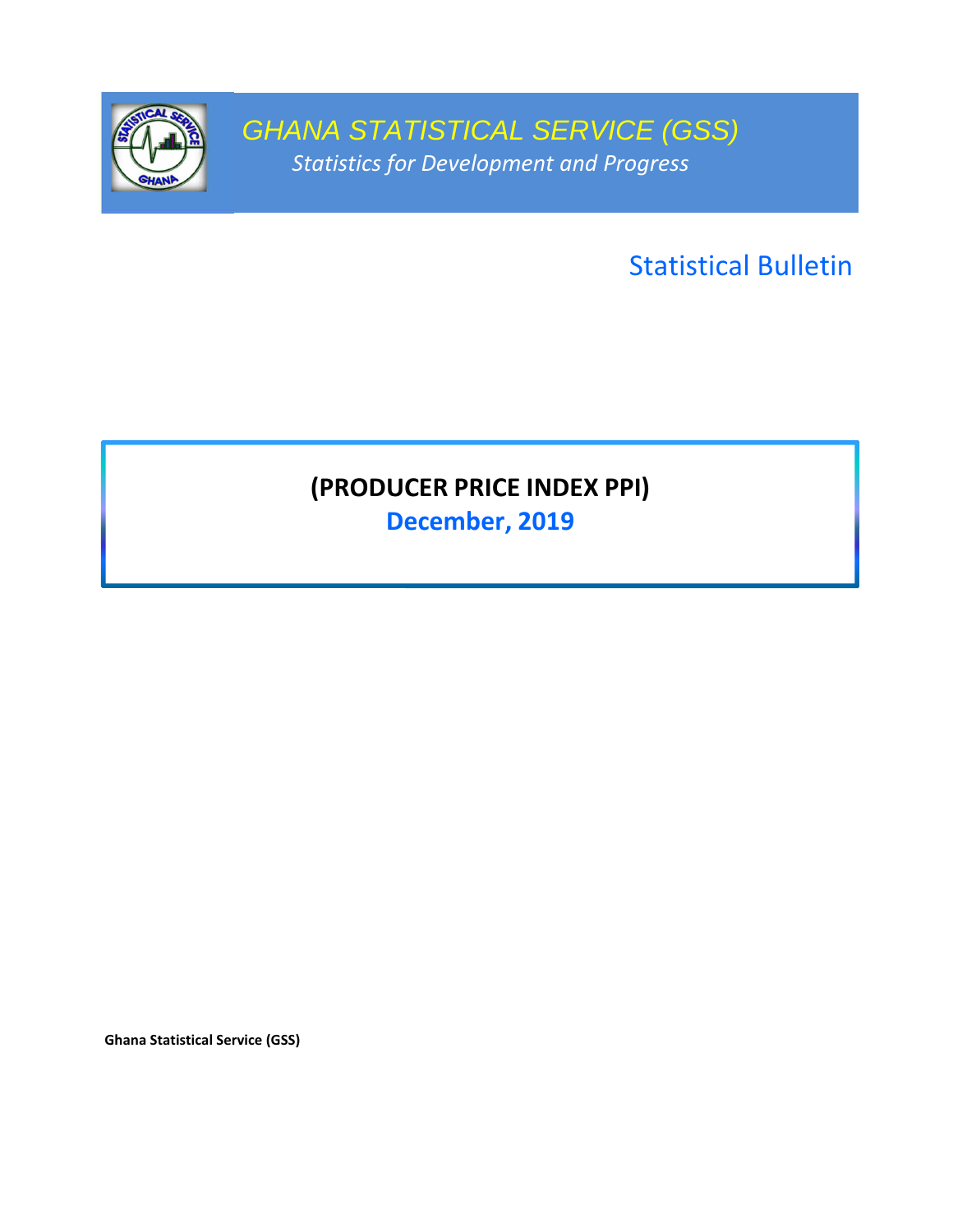Ghana Statistical Service (GSS)

# **Statistical Bulletin**

PRODUCER PRICE INDEX (PPI) **December, 2019**

**Date: January 22, 2019**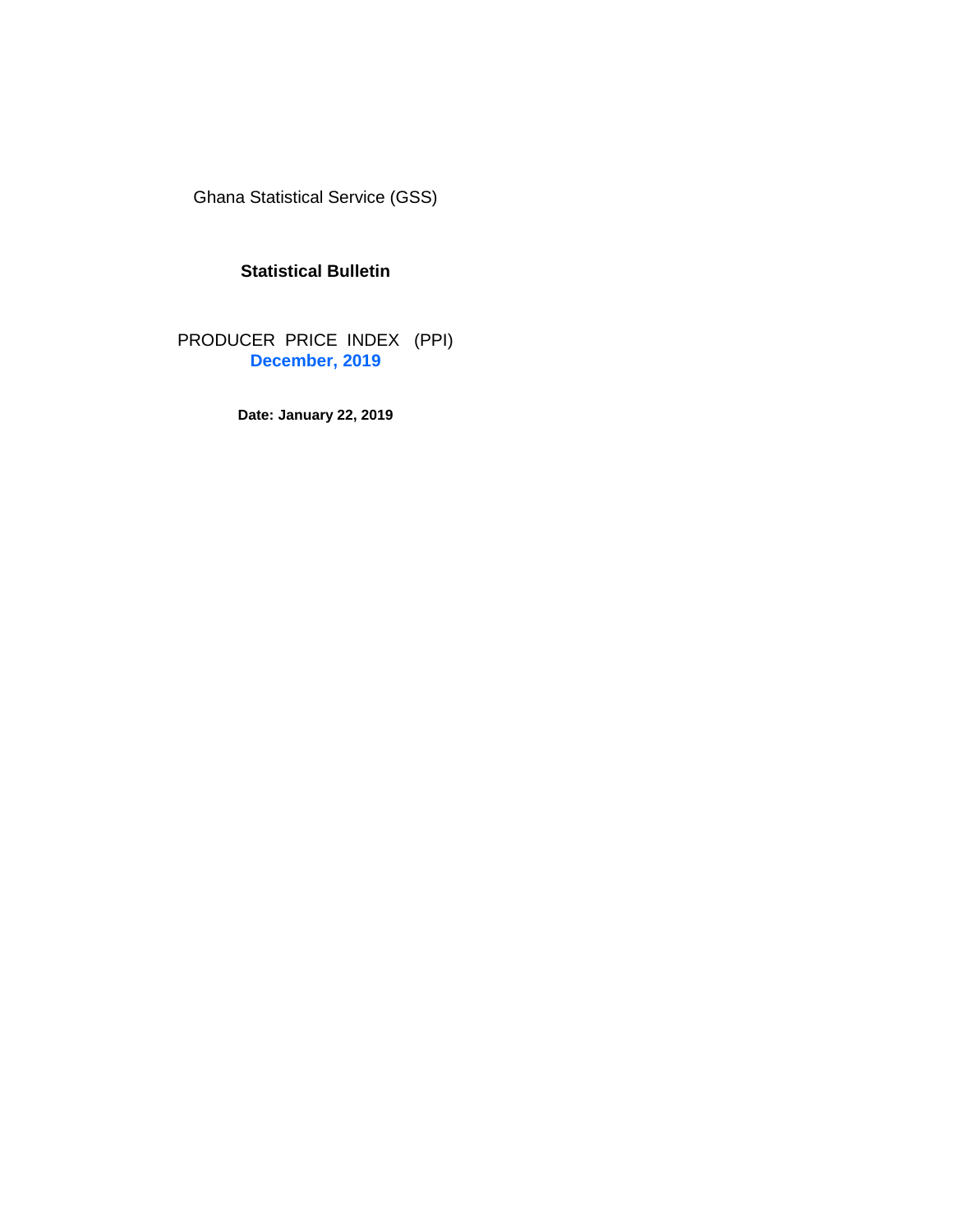Producer Price Index (PPI) DECEMBER 2019

#### **CONTENTS**

| 2  |
|----|
| 4  |
| 5  |
| 6  |
| 7  |
| 8  |
| 9  |
| 10 |
| 11 |
| 17 |
| 23 |
| 28 |
| 29 |
| 30 |
|    |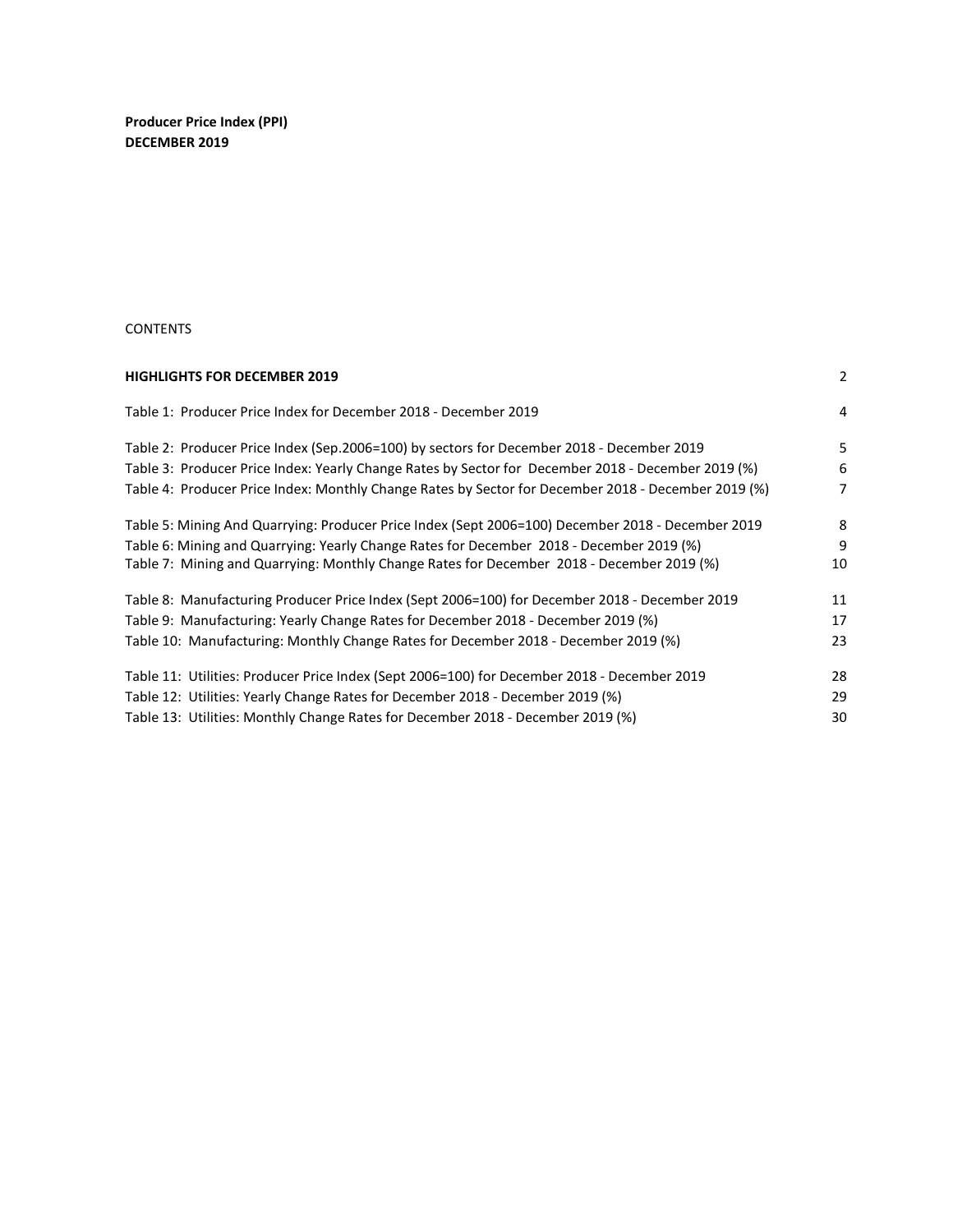# HIGHLIGHTS FOR DECEMBER 2019

# Producer Price Inflation Rate in December 2019 is 13.0%

The Producer Price Index (PPI) measures the average change over time in the prices received by domestic producers for the production of their goods and services. The PPI for Ghana reports the producer price indices with reference to September 2006, the base period. This release shows the annual (year-on-year) and monthly producer inflation rates for all industry and three major sub-sectors of industry (Mining and Quarrying, Manufacturing and Utilities) for the last twelve months. The figures for the month of December 2019 are provisional, and are subject to revision when additional data become available. All other indicators are final.

The Producer Price Inflation rate for December 2019 was 13.0 percent. This rate indicates that between December 2018 and December 2019 (year-on-year), the PPI increased by 13.0 percent. This rate represents a 3.1 percentage point increase in producer inflation relative to the rate recorded in November 2019 (9.9%). The month-on-month change in producer price index between November 2019 and December 2019 was 1.5 percent.

The producer price inflation in the Mining and Quarrying sub-sector decreased by 0.2 percentage points over the November 2019 rate of 33.9 percent to record 33.7 percent in December 2019. The producer inflation for Manufacturing which constitutes more than two-thirds of total industry increased by 4.3 percentage points to record 8.8 percent. The utilities sub-sector recorded inflation rate of 12.8 percent for December 2019 indicating a slight increase of 0.2 percentage point over the November 2019 rate of 12.6 percent.

During the month of December 2019, five out of the sixteen major groups in the manufacturing sub-sector recorded inflation rates higher than the sector average of 8.8 percent. Manufacture of machinery and equipment n.e.c. recorded the highest inflation rate of 24.7 percent, while Manufacture of wood and of products of wood and cork recorded the least inflation rate of 0.8 percent.



**PPI by Sectors; December 2018 to December 2019**

Manufacture of coke, refined petroleum products etc: Annual rate was 8.2 percent for December 2019, as compare to -1.7 percent in November 2019.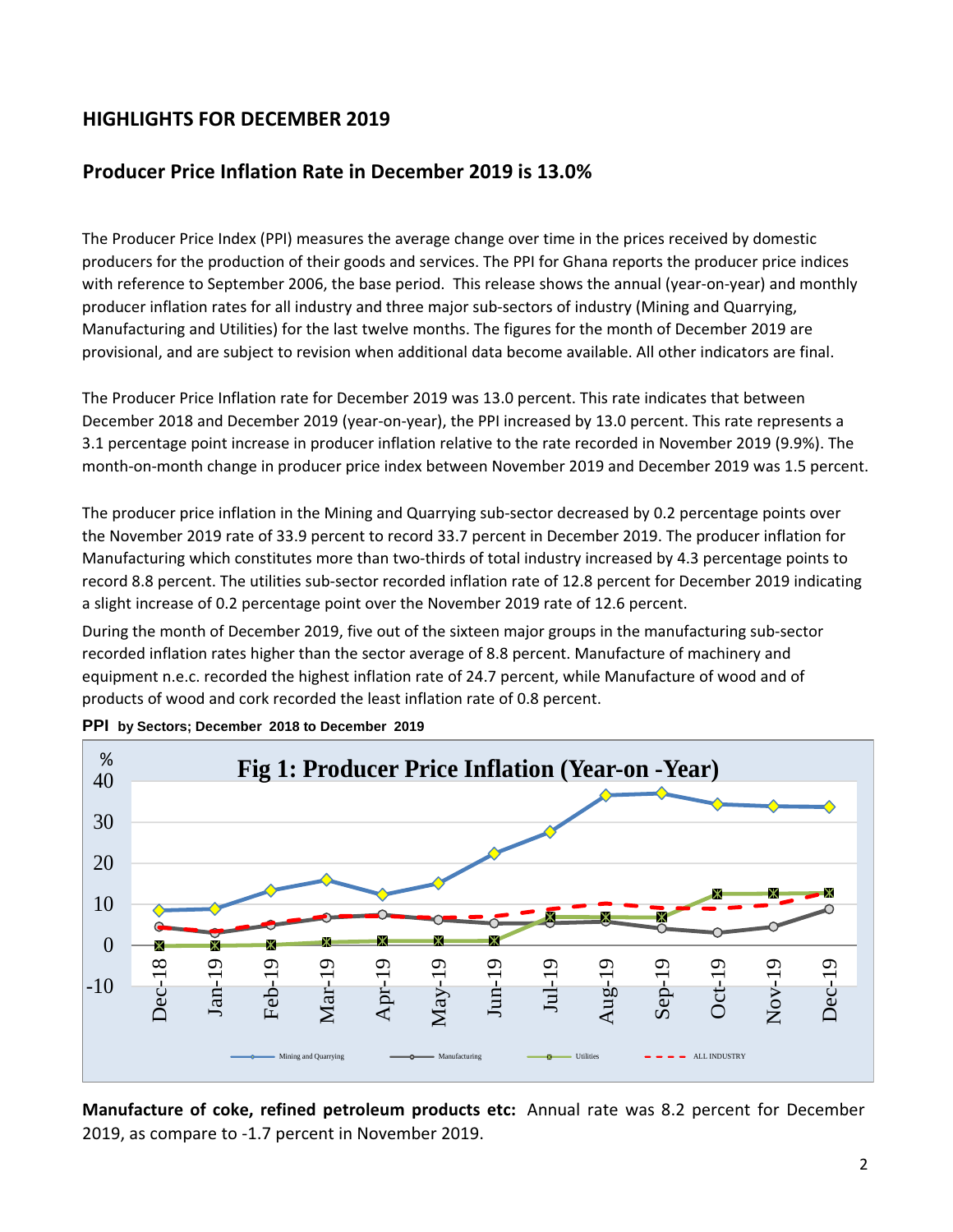Manufacture of other non-metallic mineral product: Annual rate was 10.3 percent for December 2019, as compared to 10.1 percent in November 2019.

Manufacture of chemicals and other chemical products: Annual rate was 5.7 percent December 2019 and remained unchanged in October 2019.

Electricity and Water Supply: the inflation rate was 12.8 percent in December 2019 compared to 12.6 percent last month.

More detailed time series data is posted on the GSS website [www.statsghana.gov.gh].

The next release date is 19th February 2020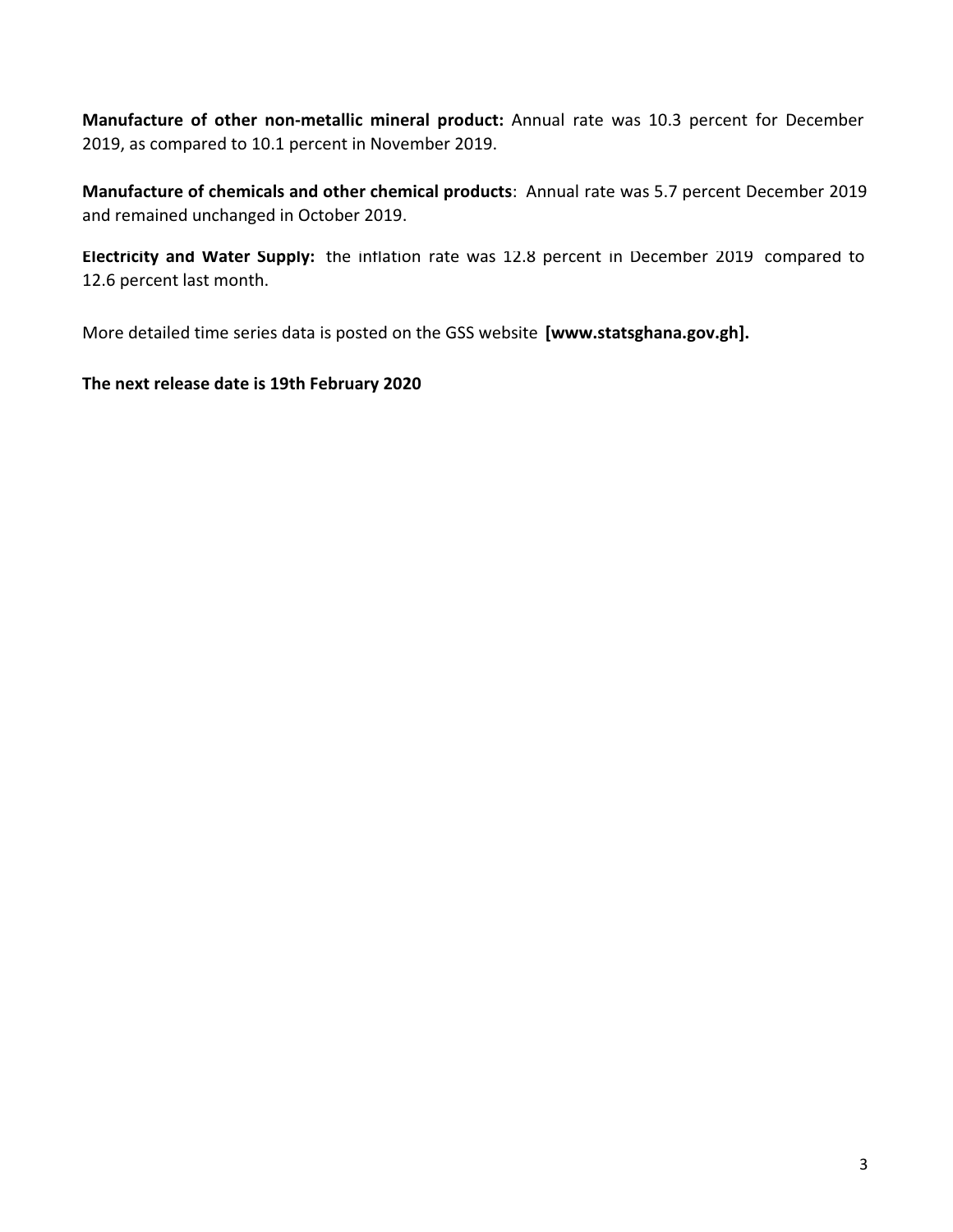| Sept 2006=100<br>599.3 | Change Rate (%) |        |
|------------------------|-----------------|--------|
|                        |                 |        |
|                        | $-1.2$          | 4.4    |
| 600.8                  | 0.3             | 3.4    |
| 612.9                  | 2.0             | 5.4    |
| 620.9                  | 1.3             | 7.1    |
| 626.7                  | 0.9             | 7.1    |
| 628.2                  | 0.2             | 6.7    |
| 638.3                  | 1.6             | 7.1    |
| 650.3                  | 1.9             | 8.8    |
| 658.1                  | 1.2             | 10.2   |
| 655.0                  | $-0.5$          | 9.1    |
| 664.5                  | 1.5             | 8.9    |
| 666.8                  | 0.3             | 9.9    |
| p 677.1                | p 1.5           | p 13.0 |
|                        |                 |        |



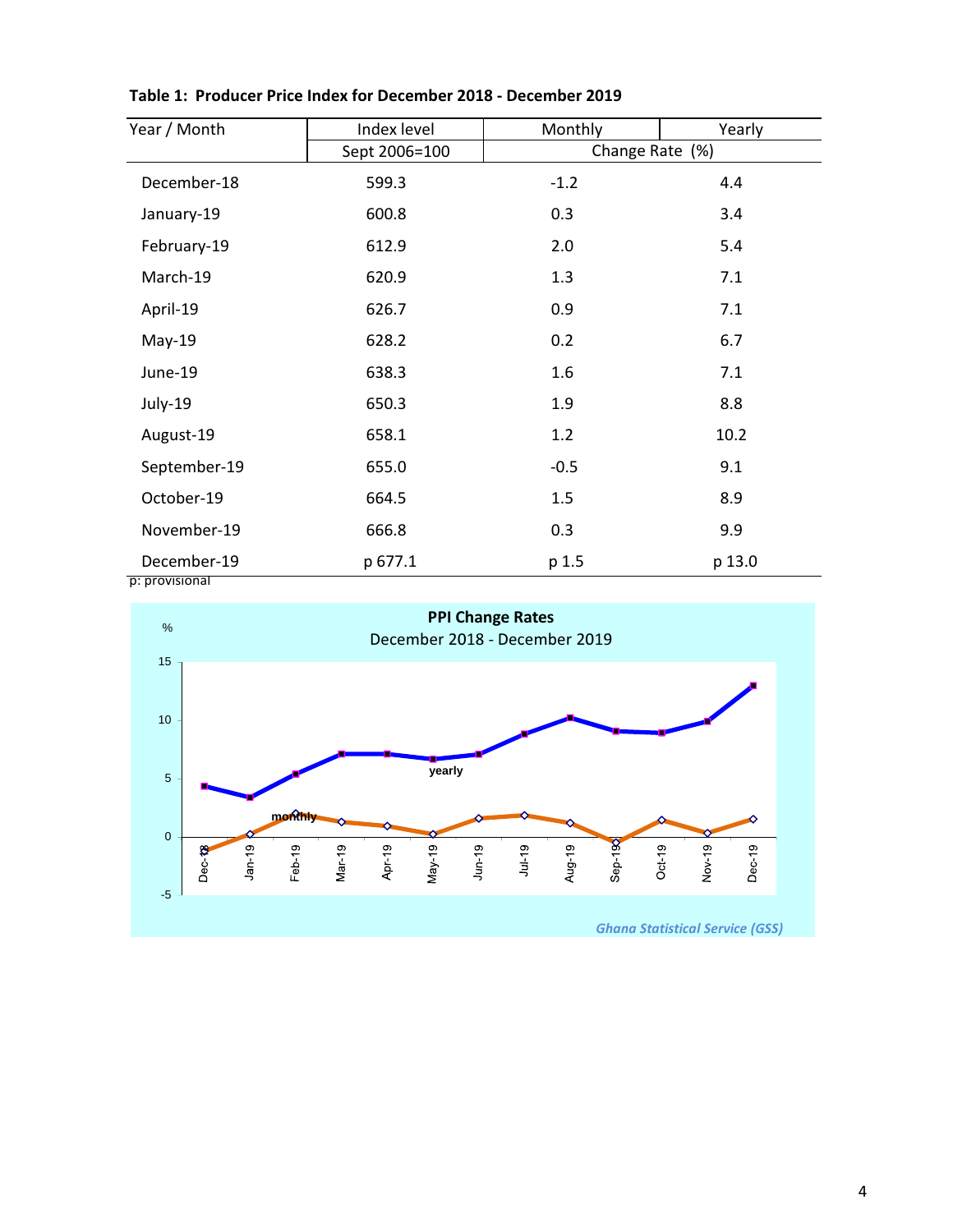| Year / Month   | Mining and<br>Quarrying | Manufacturing  | Utilities | <b>ALL INDUSTRY</b> |
|----------------|-------------------------|----------------|-----------|---------------------|
| <b>ISIC</b>    | C                       | D              | E         | $C+D+E$             |
| weight         | 13.97                   | 69.75          | 16.28     | 100.00              |
| December-2018  | 1,193.4                 | 479.6          | 796.2     | 599.3               |
| January-2019   | 1,247.7                 | 476.4          | 796.9     | 600.8               |
| February-2019  | 1,305.4                 | 485.4<br>797.9 |           | 612.9               |
| March-2019     | 1,326.6                 | 492.7          | 799.1     | 620.9               |
| April-2019     | 1,294.1                 | 502.0          | 801.0     | 626.7               |
| May-2019       | 1,296.2                 | 503.6          | 801.2     | 628.2               |
| June-2019      | 1,390.3                 | 507.2          | 802.2     | 638.3               |
| July-2019      | 1,457.5                 | 508.7          | 849.6     | 650.3               |
| August-2019    | 1,537.0                 | 511.5          | 849.7     | 658.1               |
| September-2019 | 1,565.9                 | 505.7          | 850.0     | 655.0               |
| October-2019   | 1,551.8                 | 511.2          | 896.0     | 664.5               |
| November-2019  | 1,552.0                 | 513.7          | 896.5     | 666.8               |
| December-2019  | p 1,595.7               | p 521.9        | p 897.7   | p 677.1             |

Table 2: Producer Price Index (Sep.2006=100) by sectors for December 2018 - December 2019

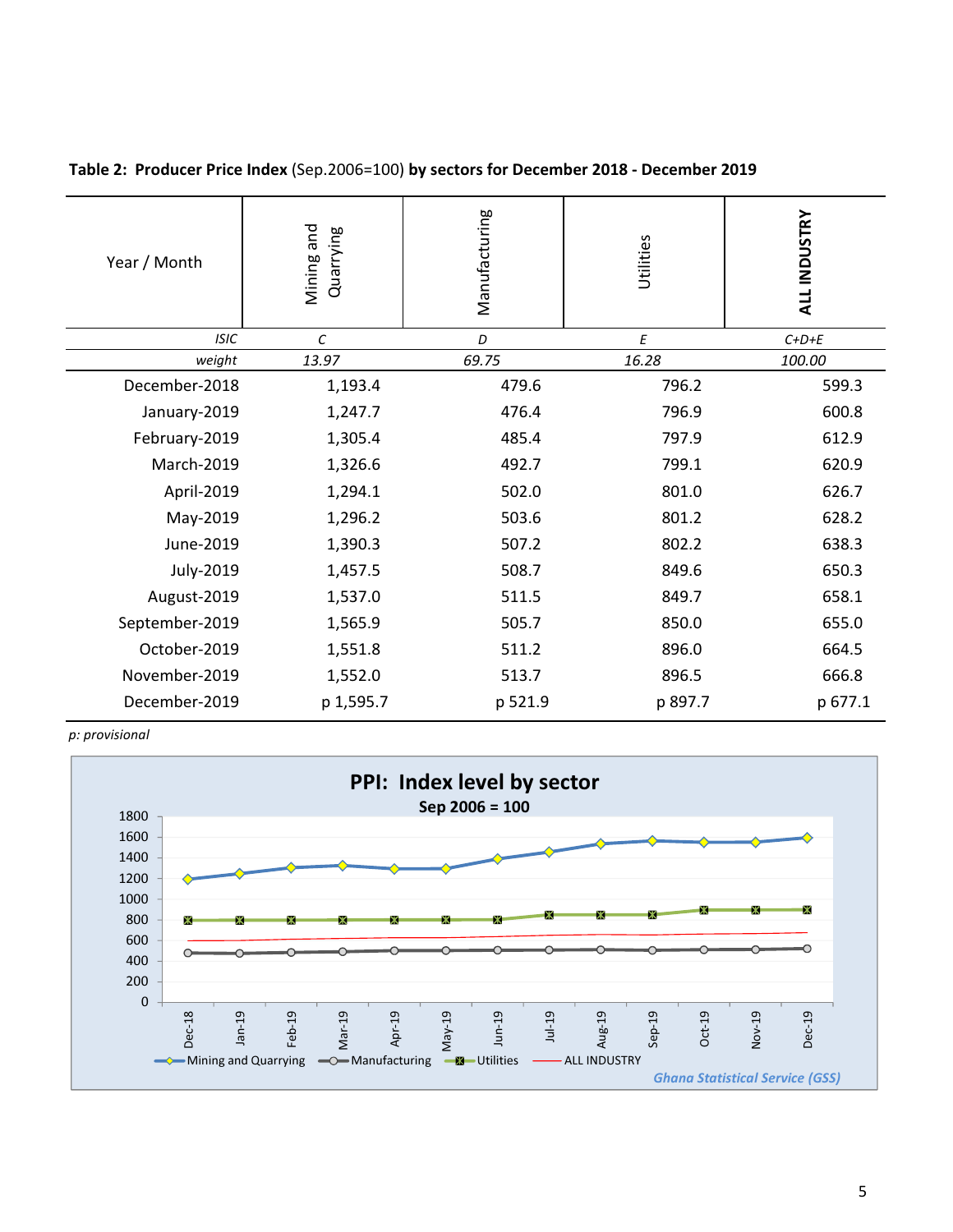Table 3: Producer Price Index: Yearly Change Rates by Sector for December 2018 - December 2019 (%)

| Year / Month   | pue<br>Quarrying<br>Mining | Manufacturing | Utilities | ALL INDUSTRY |
|----------------|----------------------------|---------------|-----------|--------------|
| <b>ISIC</b>    | $\mathcal{C}$              | D             | E         | $C+D+E$      |
| December-2018  | 8.5                        | 4.5           | $-0.1$    | 4.4          |
| January-2019   | 8.9                        | 3.0           | $-0.0$    | 3.4          |
| February-2019  | 13.3                       | 5.0           | 0.1       | 5.4          |
| March-2019     | 15.9                       | 6.8           | 0.8       | 7.1          |
| April-2019     | 12.3                       | 7.5           | 1.0       | 7.1          |
| May-2019       | 15.1                       | 6.2           | 1.1       | 6.7          |
| June-2019      | 22.4                       | 5.3           | 1.1       | 7.1          |
| July-2019      | 27.6                       | 5.4           | 6.9       | 8.8          |
| August-2019    | 36.5                       | 5.8           | 6.8       | 10.2         |
| September-2019 | 37.1                       | 4.1           | 6.8       | 9.1          |
| October-2019   | 34.4                       | 3.1           | 12.6      | 8.9          |
| November-2019  | 33.9                       | 4.5           | 12.6      | 9.9          |
| December-2019  | p 33.7                     | p 8.8         | p 12.7    | p 13.0       |

p: provisional

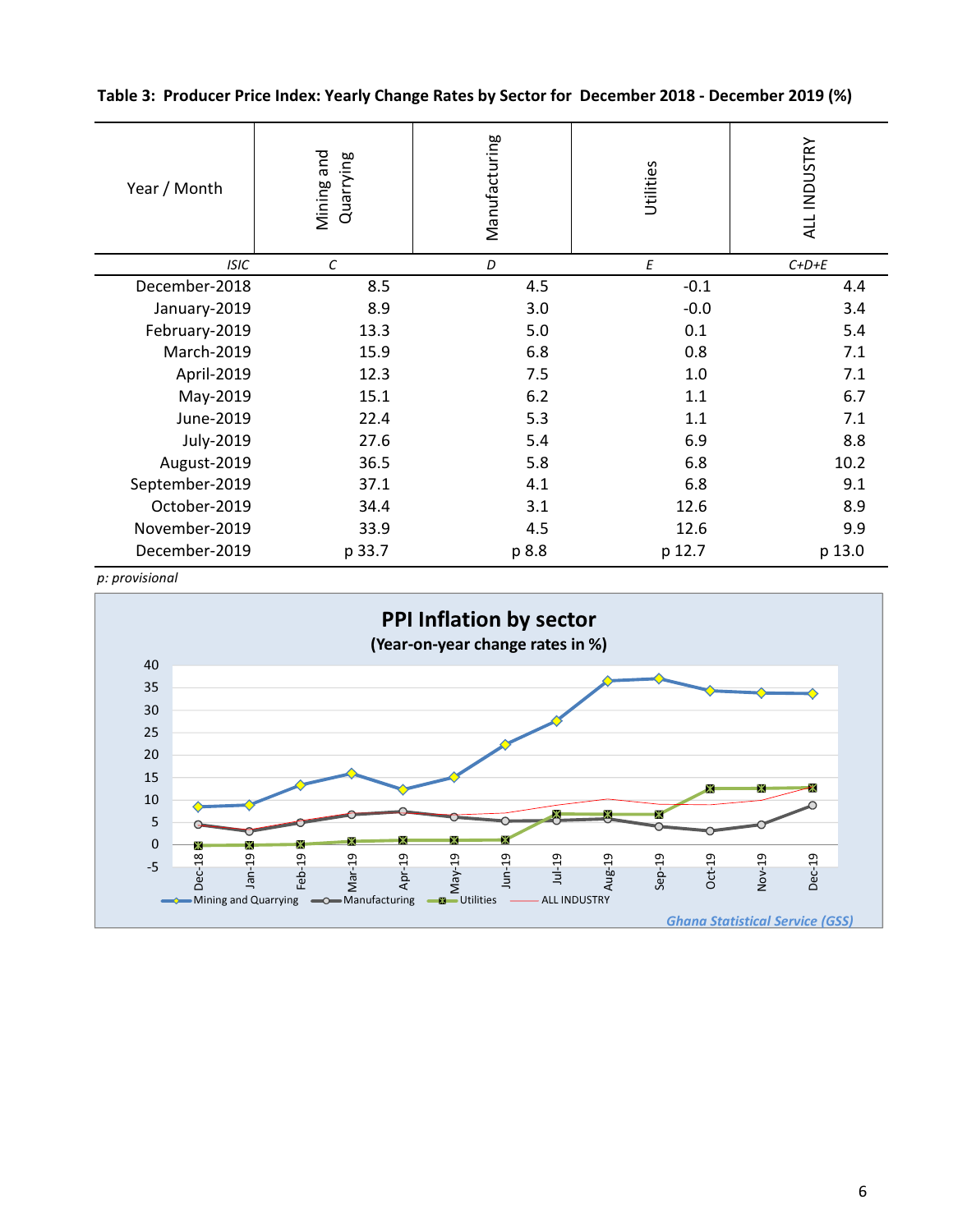Table 4: Producer Price Index: Monthly Change Rates by Sector for December 2018 - December 2019 (%)

| Year / Month   | Mining and<br>Quarrying | Manufacturing | Utilities | ALL INDUSTRY |  |
|----------------|-------------------------|---------------|-----------|--------------|--|
| <b>ISIC</b>    | $\epsilon$              | D             | Е         | $C+D+E$      |  |
| weight         | 13.97                   | 69.75         | 16.28     | 100.00       |  |
| December-2018  | 2.9                     | $-2.4$        | 0.0       | $-1.2$       |  |
| January-2019   | 4.6                     | $-0.7$        | 0.1       | 0.3          |  |
| February-2019  | 4.6                     | 1.9           | 0.1       | 2.0          |  |
| March-2019     | 1.6                     | 1.5           | 0.2       | 1.3          |  |
| April-2019     | $-2.5$                  | 1.9           | 0.2       | 0.9          |  |
| May-2019       | 0.2                     | 0.3           | 0.0       | 0.2          |  |
| June-2019      | 7.3                     | 0.7           | 0.1       | 1.6          |  |
| July-2019      | 4.8                     | 0.3           | 5.9       | 1.9          |  |
| August-2019    | 5.5                     | 0.6           | 0.0       | 1.2          |  |
| September-2019 | 1.9                     | $-1.1$        | 0.0       | $-0.5$       |  |
| October-2019   | $-0.9$                  | 1.1           | 5.4       | 1.5          |  |
| November-2019  | 0.0                     | 0.5           | 0.1       | 0.3          |  |
| December-2019  | p 2.8                   | p 1.6         | p 0.1     | p 1.5        |  |

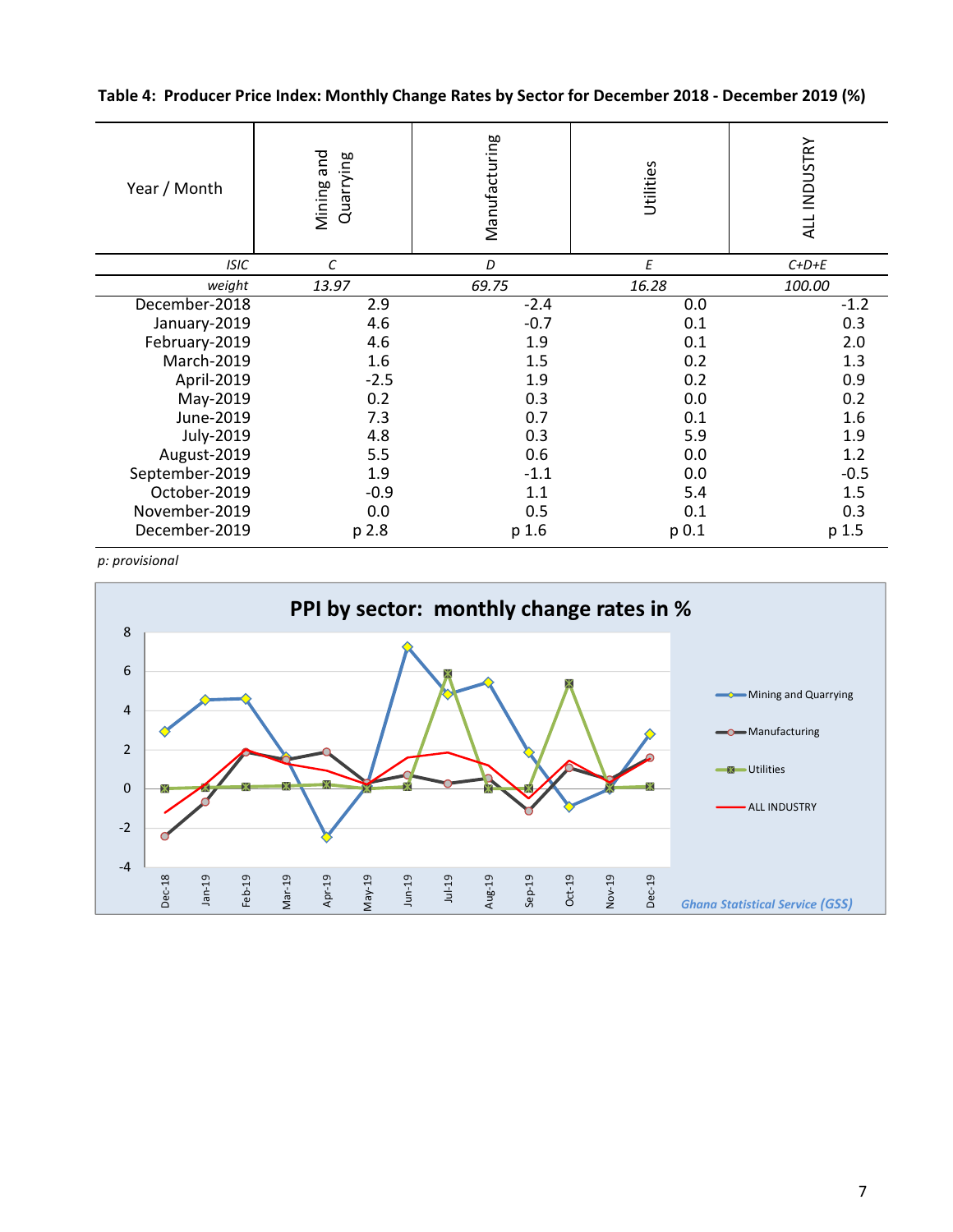Table 5: Mining And Quarrying: Producer Price Index (Sept 2006=100) December 2018 - December 2019

| Year / Month   | Mining and<br>Quarrying | Mining of metal<br>ores | of non<br>ferrous metal<br>ores<br>Mining | quarrying<br>Other mining<br>and | ∞<br>Quarrying of<br>sand<br>$\sqrt{e}$<br>stone, | ڹ<br>نه<br>C<br>and<br>duarrying<br>Mining |
|----------------|-------------------------|-------------------------|-------------------------------------------|----------------------------------|---------------------------------------------------|--------------------------------------------|
| <b>ISIC</b>    | $\mathbf c$             | C13                     | C132                                      | C14                              | C141                                              | C142                                       |
| December-2018  | 1193.4                  | 1275.6                  | 1275.6                                    | 226.9                            | 183.8                                             | 519.3                                      |
| January-2019   | 1247.7                  | 1336.1                  | 1336.1                                    | 226.9                            | 183.8                                             | 519.3                                      |
| February-2019  | 1305.4                  | 1400.4                  | 1400.4                                    | 226.9                            | 183.8                                             | 519.3                                      |
| March-2019     | 1326.6                  | 1424.1                  | 1424.1                                    | 226.9                            | 183.8                                             | 519.3                                      |
| April-2019     | 1294.1                  | 1387.8                  | 1387.8                                    | 226.9                            | 183.8                                             | 519.3                                      |
| May-2019       | 1296.2                  | 1390.1                  | 1390.1                                    | 226.9                            | 183.8                                             | 519.3                                      |
| June-2019      | 1390.3                  | 1495.2                  | 1495.2                                    | 226.9                            | 183.8                                             | 519.3                                      |
| July-2019      | 1457.5                  | 1570.5                  | 1570.5                                    | 226.9                            | 183.8                                             | 519.3                                      |
| August-2019    | 1537.0                  | 1659.8                  | 1659.8                                    | 226.9                            | 183.8                                             | 519.3                                      |
| September-2019 | 1565.9                  | 1692.2                  | 1692.2                                    | 226.9                            | 183.8                                             | 519.3                                      |
| October-2019   | 1551.8                  | 1676.4                  | 1676.4                                    | 226.9                            | 183.8                                             | 519.3                                      |
| November-2019  | 1552.0                  | 1676.4                  | 1676.4                                    | 227.5                            | 184.4                                             | 519.3                                      |
| December-2019  | p 1595.7                | p 1725.5                | p 1725.5                                  | p 227.5                          | p 184.4                                           | p 519.3                                    |

p: provisional

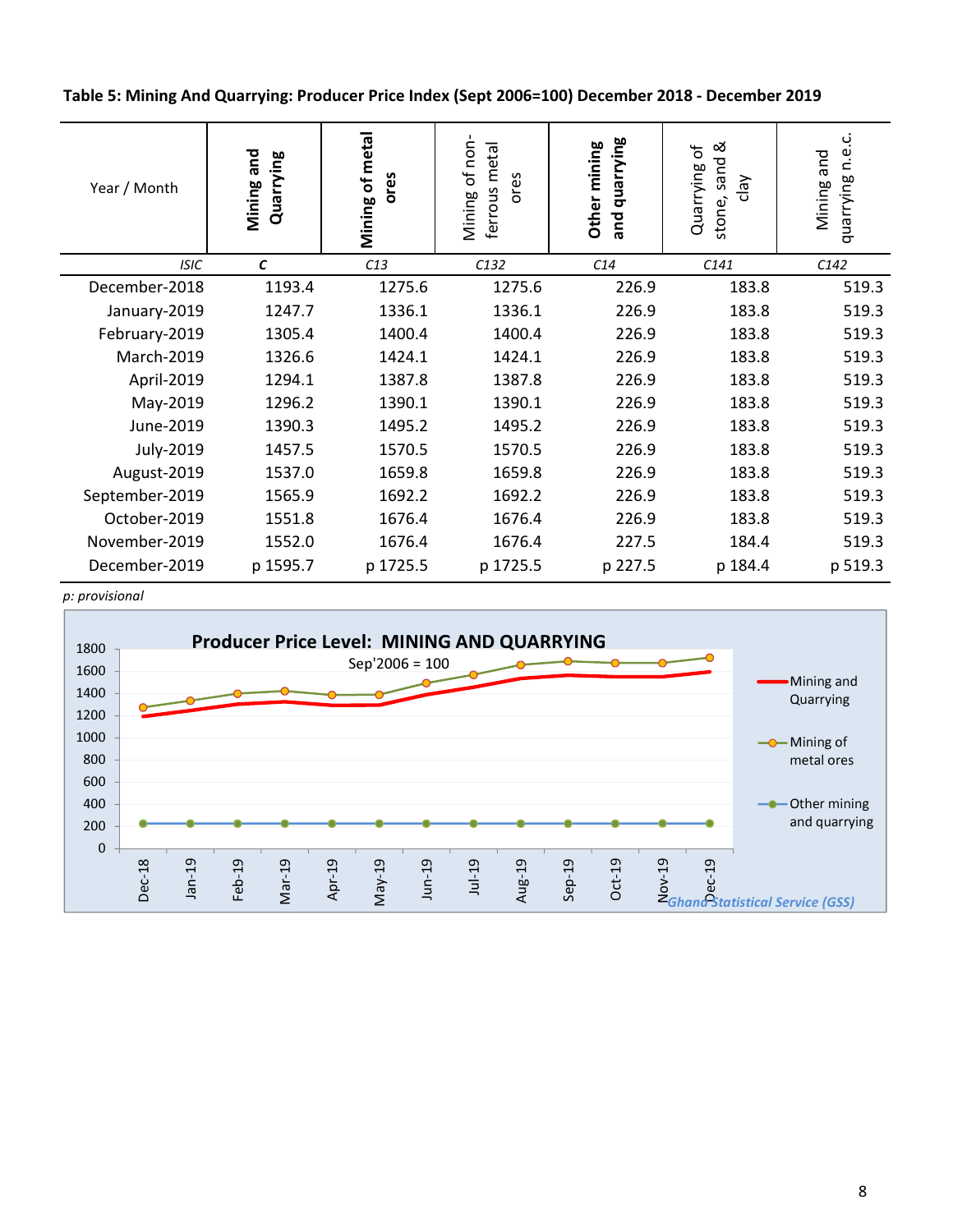Table 6: Mining and Quarrying: Yearly Change Rates for December 2018 - December 2019 (%)

| Year / Month   | Mining and<br>Quarrying | Mining of metal<br>ores | Mining of non<br>ferrous metal<br>ores | and quarrying<br>Other mining | ಹ<br>Quarrying of<br>sand<br>$\sqrt{e}$<br>stone, | ڹ<br>quarrying n.e<br>Mining and |
|----------------|-------------------------|-------------------------|----------------------------------------|-------------------------------|---------------------------------------------------|----------------------------------|
| <b>ISIC</b>    | C                       | C13                     | C132                                   | C14                           | C141                                              | C142                             |
| December-2018  | 8.5                     | 8.8                     | 8.8                                    | 1.0                           | 0.0                                               | 4.9                              |
| January-2019   | 8.9                     | 9.2                     | 9.2                                    | 1.0                           | 0.0                                               | 4.9                              |
| February-2019  | 13.3                    | 13.9                    | 13.9                                   | 1.0                           | 0.0                                               | 4.9                              |
| March-2019     | 15.9                    | 16.6                    | 16.6                                   | 1.0                           | 0.0                                               | 4.9                              |
| April-2019     | 12.3                    | 12.8                    | 12.8                                   | 1.0                           | 0.0                                               | 4.9                              |
| May-2019       | 15.1                    | 15.7                    | 15.7                                   | 1.0                           | 0.0                                               | 4.9                              |
| June-2019      | 22.4                    | 23.3                    | 23.3                                   | 1.0                           | 0.0                                               | 4.9                              |
| July-2019      | 27.6                    | 28.9                    | 28.9                                   | 1.0                           | 0.0                                               | 4.9                              |
| August-2019    | 36.5                    | 38.2                    | 38.2                                   | 1.0                           | 0.0                                               | 4.9                              |
| September-2019 | 37.1                    | 38.8                    | 38.8                                   | 1.0                           | 0.0                                               | 4.9                              |
| October-2019   | 34.4                    | 35.9                    | 35.9                                   | 1.0                           | 0.0                                               | 4.9                              |
| November-2019  | 33.9                    | 35.4                    | 35.4                                   | 1.2                           | 0.3                                               | 4.9                              |
| December-2019  | p 33.7                  | p 35.3                  | p 35.3                                 | p 0.2                         | p 0.3                                             | p 0.0                            |

p: provisional

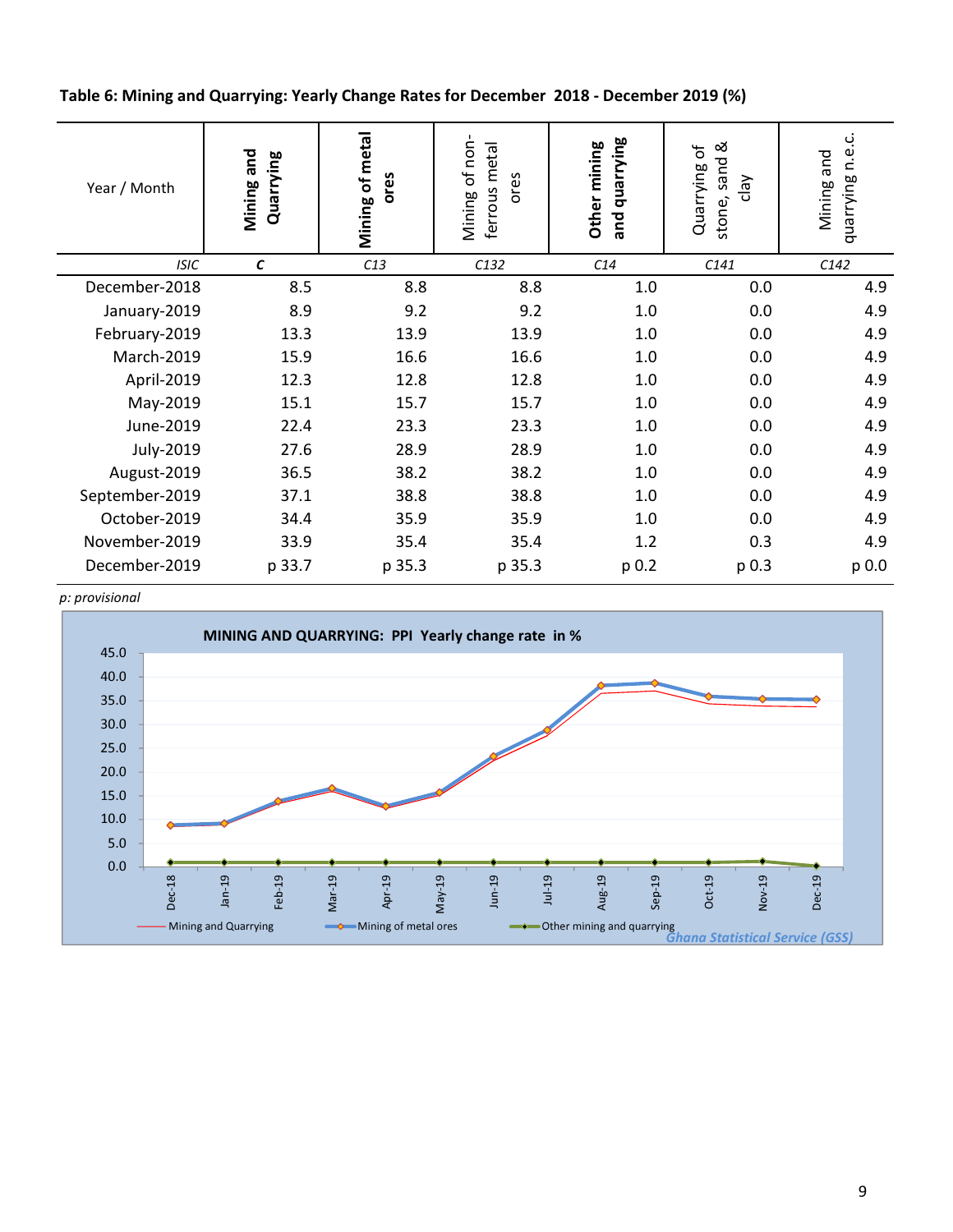Table 7: Mining and Quarrying: Monthly Change Rates for December 2018 - December 2019 (%)

| Year / Month   | Mining and<br>Quarrying | Mining of metal<br>ores | of non<br>metal<br>ores<br>ferrous<br>Mining | and quarrying<br>Other mining | જ<br>Quarrying of<br>sand<br>$\sqrt{e}$<br>stone, | n.e.c.<br>and<br>duarrying<br>Mining |
|----------------|-------------------------|-------------------------|----------------------------------------------|-------------------------------|---------------------------------------------------|--------------------------------------|
| <b>ISIC</b>    | $\epsilon$              | C13                     | C132                                         | C14                           | C141                                              | C142                                 |
| December-2018  | 2.9                     | 3.0                     | 3.0                                          | 1.0                           | 0.0                                               | 4.9                                  |
| January-2019   | 4.6                     | 4.7                     | 4.7                                          | 0.0                           | 0.0                                               | 0.0                                  |
| February-2019  | 4.6                     | 4.8                     | 4.8                                          | 0.0                           | 0.0                                               | 0.0                                  |
| March-2019     | 1.6                     | 1.7                     | 1.7                                          | 0.0                           | 0.0                                               | 0.0                                  |
| April-2019     | $-2.5$                  | $-2.5$                  | $-2.5$                                       | 0.0                           | 0.0                                               | 0.0                                  |
| May-2019       | 0.2                     | 0.2                     | 0.2                                          | 0.0                           | 0.0                                               | 0.0                                  |
| June-2019      | 7.3                     | 7.6                     | 7.6                                          | 0.0                           | 0.0                                               | 0.0                                  |
| July-2019      | 4.8                     | 5.0                     | 5.0                                          | 0.0                           | 0.0                                               | 0.0                                  |
| August-2019    | 5.5                     | 5.7                     | 5.7                                          | 0.0                           | 0.0                                               | 0.0                                  |
| September-2019 | 1.9                     | 2.0                     | 2.0                                          | 0.0                           | 0.0                                               | 0.0                                  |
| October-2019   | $-0.9$                  | $-0.9$                  | $-0.9$                                       | 0.0                           | 0.0                                               | 0.0                                  |
| November-2019  | 0.0                     | 0.0                     | 0.0                                          | 0.2                           | 0.3                                               | 0.0                                  |
| December-2019  | p 2.8                   | p 2.9                   | p 2.9                                        | $p_{0.0}$                     | p 0.0                                             | p 0.0                                |

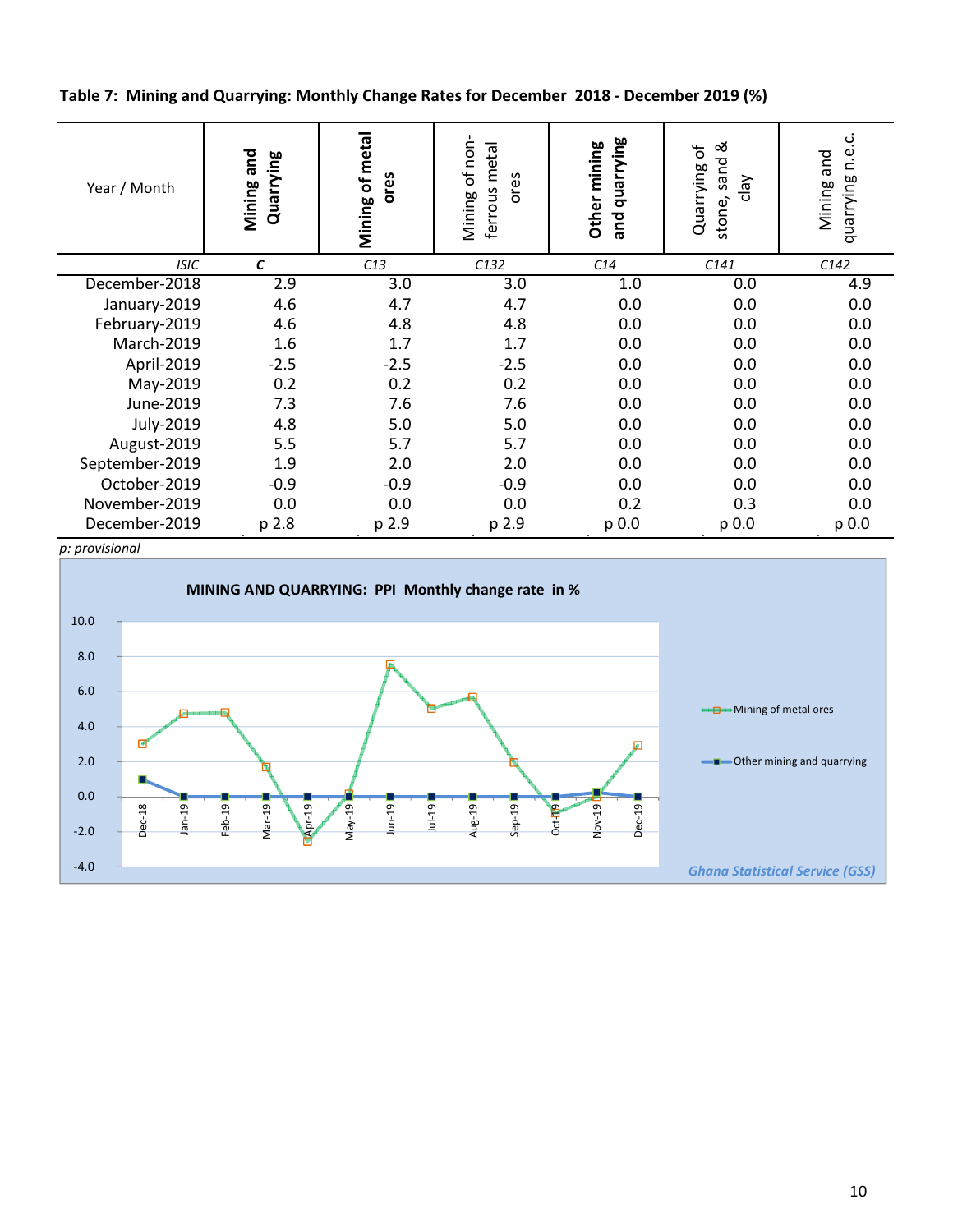| Year / Month          | Manufacturing | Manufacture of food products and<br>beverages | of meat, fish, fruit, vegetables, oils and<br>Production, processing, preservation<br>fats | Manufacture of dairy products | starch products, and prepared animal<br>Manufacture of grain mill products,<br>feeds | Manufacture of other food products | Manufacture of beverages | Manufacture of textiles | Spinning, weaving and finishing of<br>textiles |
|-----------------------|---------------|-----------------------------------------------|--------------------------------------------------------------------------------------------|-------------------------------|--------------------------------------------------------------------------------------|------------------------------------|--------------------------|-------------------------|------------------------------------------------|
| <b>ISIC</b>           | D             | D <sub>15</sub>                               | D151                                                                                       | D152                          | D153                                                                                 | D154                               | D155                     | D17                     | D171                                           |
| weight                | 100           | 25.64                                         | 4.60                                                                                       | 4.31                          | 4.66                                                                                 | 4.80                               | 7.27                     | 4.27                    | 4.28                                           |
| December-2018         | 479.6         | 440.9                                         | 600.6                                                                                      | 357.2                         | 543.4                                                                                | 571.9                              | 365.0                    | 599.8                   | 599.8                                          |
| January-2019          | 476.4         | 445.6                                         | 638.2                                                                                      | 357.2                         | 543.4                                                                                | 579.4                              | 365.0                    | 600.4                   | 600.4                                          |
| February-2019         | 485.4         | 452.1                                         | 652.8                                                                                      | 357.2                         | 578.1                                                                                | 580.4                              | 365.0                    | 616.0                   | 616.0                                          |
| March-2019            | 492.7         | 464.4                                         | 664.2                                                                                      | 387.6                         | 578.1                                                                                | 581.7                              | 365.0                    | 617.2                   | 617.2                                          |
| April-2019            | 502.0         | 461.4                                         | 637.1                                                                                      | 387.6                         | 578.1                                                                                | 581.0                              | 365.0                    | 616.5                   | 616.5                                          |
| May-2019              | 503.6         | 465.4                                         | 642.0                                                                                      | 387.6                         | 578.1                                                                                | 581.1                              | 375.2                    | 616.8                   | 616.8                                          |
| June-2019             | 507.2         | 467.2                                         | 648.7                                                                                      | 387.6                         | 578.1                                                                                | 593.8                              | 375.2                    | 617.8                   | 617.8                                          |
| July-2019             | 508.7         | 467.2                                         | 648.3                                                                                      | 387.6                         | 578.1                                                                                | 594.3                              | 375.2                    | 617.6                   | 617.6                                          |
| August-2019           | 511.5         | 467.8                                         | 653.7                                                                                      | 387.6                         | 578.1                                                                                | 594.7                              | 375.2                    | 617.4                   | 617.4                                          |
| September-2019        | 505.7         | 469.4                                         | 667.7                                                                                      | 387.6                         | 578.1                                                                                | 595.7                              | 375.2                    | 617.3                   | 617.3                                          |
| October-2019          | 511.2         | 470.0                                         | 671.7                                                                                      | 387.6                         | 578.1                                                                                | 596.8                              | 375.2                    | 617.5                   | 617.5                                          |
| November-2019         | 513.7         | 474.5                                         | 711.1                                                                                      | 387.6                         | 580.3                                                                                | 598.8                              | 375.2                    | 618.0                   | 618.0                                          |
| December-2019 p 521.9 |               | p 505.9                                       | p 766.4                                                                                    | p 460.8                       | p 580.3                                                                              | p 609.1                            | p 375.2                  | p 619.2                 | p 619.2                                        |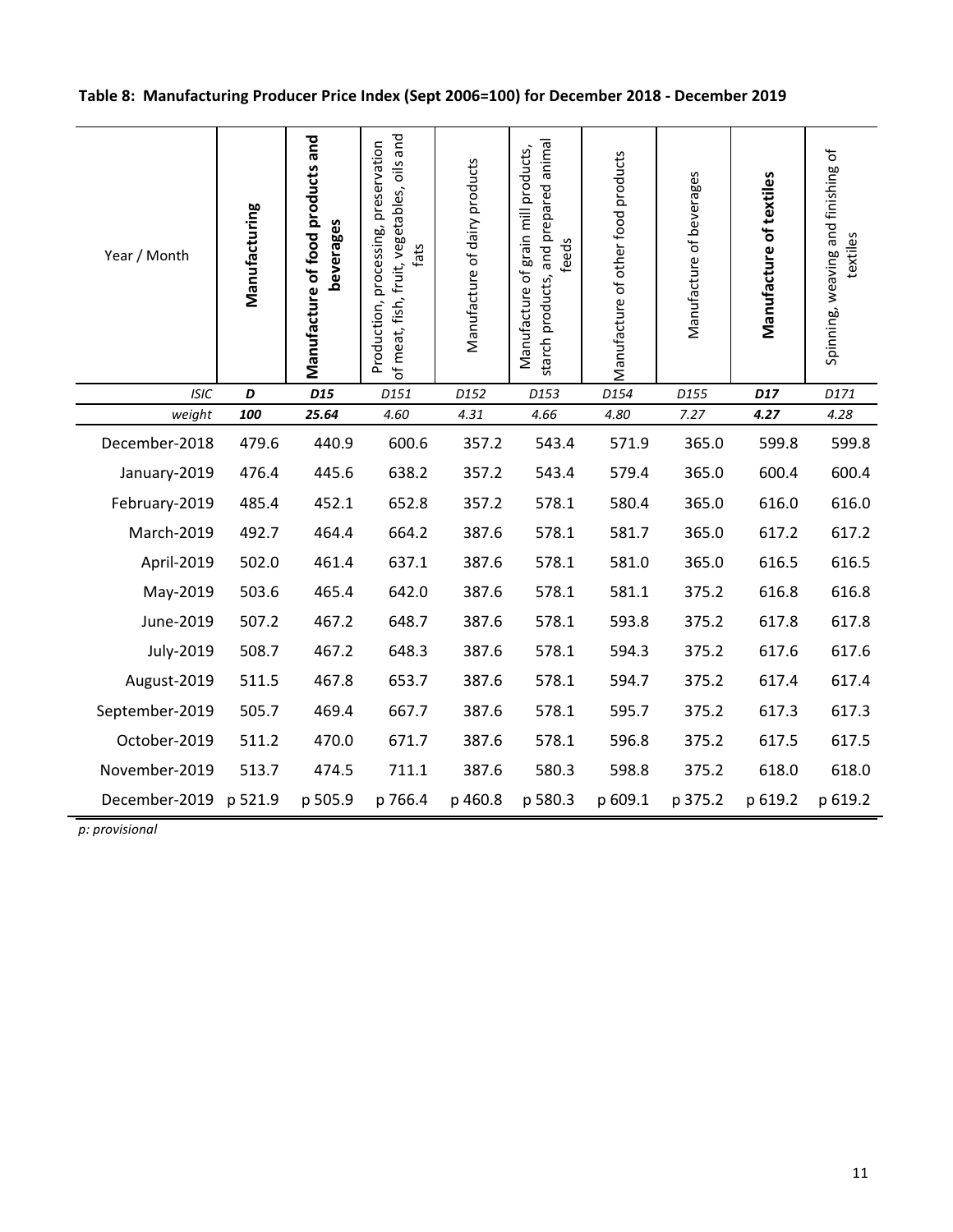| Year / Month   | Tanning of leather; manu facture of<br>luggage, etc | Manufacture of footwear | Manufacture of wood an of articles of<br>straw etc. | Sawmilling and planing of wood | Manufacture of products of wood,<br>cork, straw etc. | Manufacture of paper and paper<br>products | Manufacture of paper and paper<br>products | Publishing, printing and reproduction<br>of rec. media | Publishing | Printing and service activities |
|----------------|-----------------------------------------------------|-------------------------|-----------------------------------------------------|--------------------------------|------------------------------------------------------|--------------------------------------------|--------------------------------------------|--------------------------------------------------------|------------|---------------------------------|
| <b>ISIC</b>    | D <sub>19</sub>                                     | D192                    | D20                                                 | D201                           | D202                                                 | D21                                        | D210                                       | D22                                                    | D221       | D222                            |
| weight         | 0.12                                                | 0.12                    | 9.03                                                | 4.94                           | 4.10                                                 | 0.62                                       | 0.62                                       | 1.14                                                   | 0.40       | 0.74                            |
| December-2018  | 533.9                                               | 533.9                   | 354.7                                               | 376.2                          | 300.4                                                | 539.3                                      | 539.3                                      | 780.6                                                  | 665.2      | 851.8                           |
| January-2019   | 533.9                                               | 533.9                   | 354.8                                               | 376.2                          | 300.8                                                | 540.2                                      | 540.2                                      | 780.6                                                  | 665.2      | 851.8                           |
| February-2019  | 533.9                                               | 533.9                   | 354.9                                               | 376.2                          | 301.1                                                | 541.5                                      | 541.5                                      | 780.6                                                  | 665.2      | 851.8                           |
| March-2019     | 533.9                                               | 533.9                   | 355.1                                               | 376.2                          | 301.5                                                | 543.2                                      | 543.2                                      | 780.6                                                  | 665.2      | 851.8                           |
| April-2019     | 533.9                                               | 533.9                   | 354.9                                               | 376.2                          | 301.1                                                | 533.4                                      | 533.4                                      | 782.1                                                  | 665.2      | 854.4                           |
| May-2019       | 533.9                                               | 533.9                   | 354.9                                               | 376.2                          | 301.1                                                | 557.9                                      | 557.9                                      | 782.1                                                  | 665.2      | 854.4                           |
| June-2019      | 533.9                                               | 533.9                   | 355.1                                               | 376.2                          | 301.6                                                | 535.0                                      | 535.0                                      | 794.0                                                  | 665.2      | 874.5                           |
| July-2019      | 533.9                                               | 533.9                   | 355.1                                               | 376.2                          | 301.7                                                | 561.6                                      | 561.6                                      | 794.0                                                  | 665.2      | 874.5                           |
| August-2019    | 533.9                                               | 533.9                   | 355.1                                               | 376.2                          | 301.6                                                | 561.7                                      | 561.7                                      | 794.0                                                  | 665.2      | 874.5                           |
| September-2019 | 533.9                                               | 533.9                   | 355.1                                               | 376.2                          | 301.7                                                | 562.0                                      | 562.0                                      | 794.0                                                  | 665.2      | 874.5                           |
| October-2019   | 533.9                                               | 533.9                   | 355.1                                               | 376.2                          | 301.8                                                | 562.3                                      | 562.3                                      | 794.0                                                  | 665.2      | 874.5                           |
| November-2019  | 544.9                                               | 544.9                   | 357.4                                               | 376.2                          | 309.3                                                | 563.0                                      | 563.0                                      | 794.0                                                  | 665.2      | 874.5                           |
| December-2019  | p 544.9                                             | p 544.9                 | p 357.6                                             | p 376.2                        | p 309.8                                              | p 564.5                                    | p 564.5                                    | p 794.0                                                |            | p 665.2 p 874.5                 |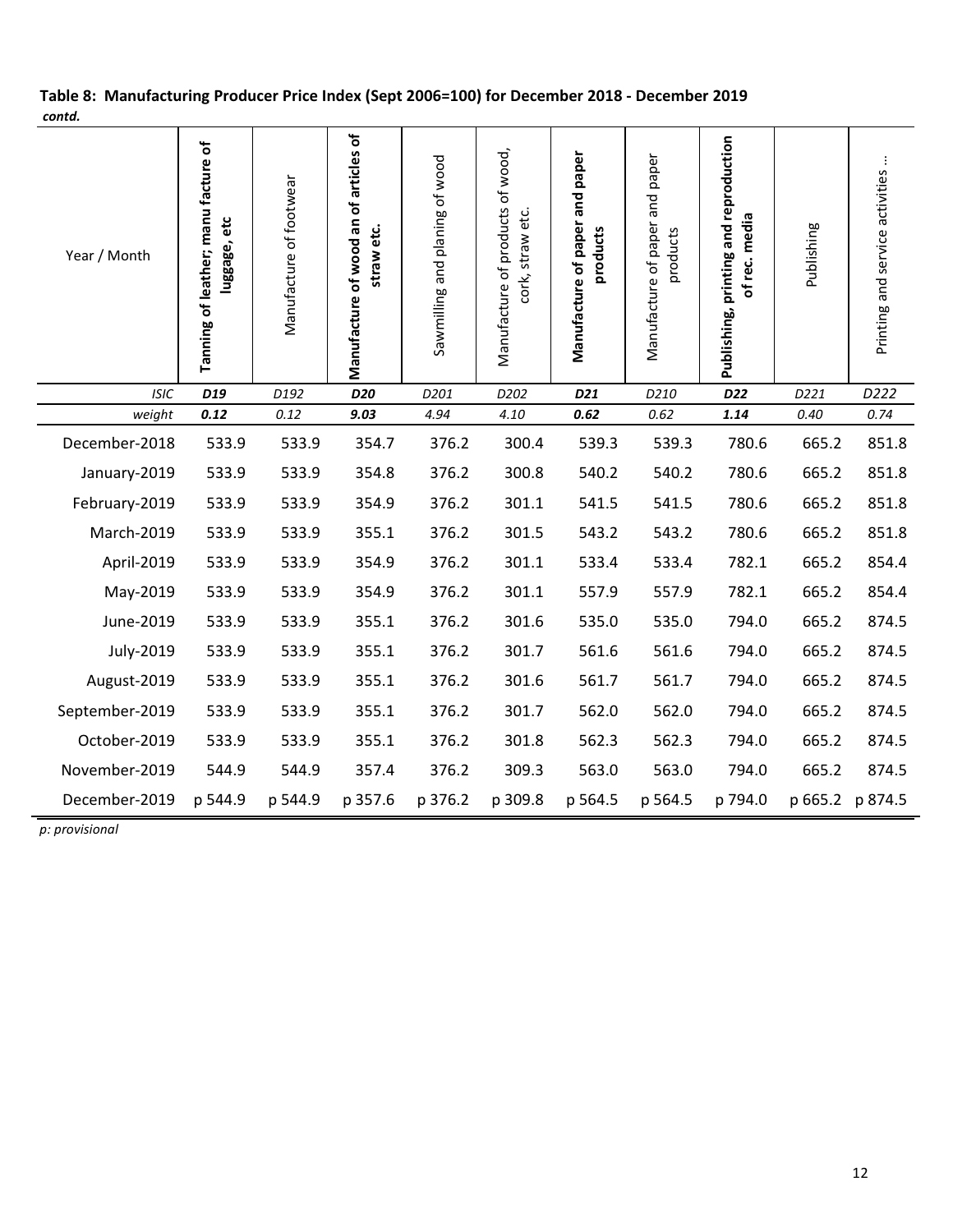| Year / Month   | Manufacture of coke, refined<br>petroleum products etc. | Manufacture of refined petroleum<br>products | Manufacture of chemicals and<br>chemical products | Manufacture of basic chemicals | Manufacture of other chemical<br>products | Manufacture of man-made fibres | Manufacture of rubber and plastics<br>products | Manufacture of rubber products | Manufacture of plastics products |
|----------------|---------------------------------------------------------|----------------------------------------------|---------------------------------------------------|--------------------------------|-------------------------------------------|--------------------------------|------------------------------------------------|--------------------------------|----------------------------------|
| <b>ISIC</b>    | D23                                                     | D232                                         | D24                                               | D241                           | D242                                      | D243                           | D25                                            | D251                           | D252                             |
| weight         | 22.94                                                   | 22.94                                        | 10.15                                             | 0.54                           | 9.45                                      | 0.16                           | 3.90                                           | 0.76                           | 3.14                             |
| December-2018  | 494.2                                                   | 494.2                                        | 464.1                                             | 412.3                          | 474.8                                     | 128.8                          | 433.5                                          | 319.5                          | 462.6                            |
| January-2019   | 472.6                                                   | 472.6                                        | 464.1                                             | 415.8                          | 474.8                                     | 128.8                          | 434.5                                          | 322.5                          | 462.9                            |
| February-2019  | 497.1                                                   | 497.1                                        | 466.6                                             | 421.1                          | 477.4                                     | 128.8                          | 435.9                                          | 326.9                          | 463.4                            |
| March-2019     | 510.3                                                   | 510.3                                        | 469.5                                             | 428.0                          | 480.3                                     | 128.8                          | 438.5                                          | 332.9                          | 464.9                            |
| April-2019     | 546.2                                                   | 546.2                                        | 484.8                                             | 424.1                          | 496.5                                     | 128.8                          | 437.4                                          | 329.5                          | 464.6                            |
| May-2019       | 547.6                                                   | 547.6                                        | 484.8                                             | 425.0                          | 496.5                                     | 128.8                          | 437.7                                          | 330.3                          | 464.7                            |
| June-2019      | 536.6                                                   | 536.6                                        | 484.9                                             | 430.6                          | 496.5                                     | 128.8                          | 439.2                                          | 335.1                          | 465.2                            |
| July-2019      | 533.8                                                   | 533.8                                        | 490.5                                             | 431.2                          | 502.4                                     | 128.8                          | 439.3                                          | 335.7                          | 465.2                            |
| August-2019    | 542.2                                                   | 542.2                                        | 490.5                                             | 431.8                          | 502.4                                     | 128.8                          | 439.5                                          | 336.2                          | 465.3                            |
| September-2019 | 514.1                                                   | 514.1                                        | 490.5                                             | 433.1                          | 502.4                                     | 128.8                          | 439.8                                          | 337.3                          | 465.4                            |
| October-2019   | 537.5                                                   | 537.5                                        | 490.5                                             | 434.0                          | 502.4                                     | 128.8                          | 440.1                                          | 338.1                          | 465.5                            |
| November-2019  | 540.0                                                   | 540.0                                        | 490.5                                             | 436.8                          | 502.4                                     | 128.8                          | 440.1                                          | 337.3                          | 465.7                            |
| December-2019  | p 534.5                                                 | p 534.5                                      | p 490.6                                           | p 442.9                        | p 502.4                                   | p 128.8                        | p 441.7                                        | p 342.6                        | p 466.3                          |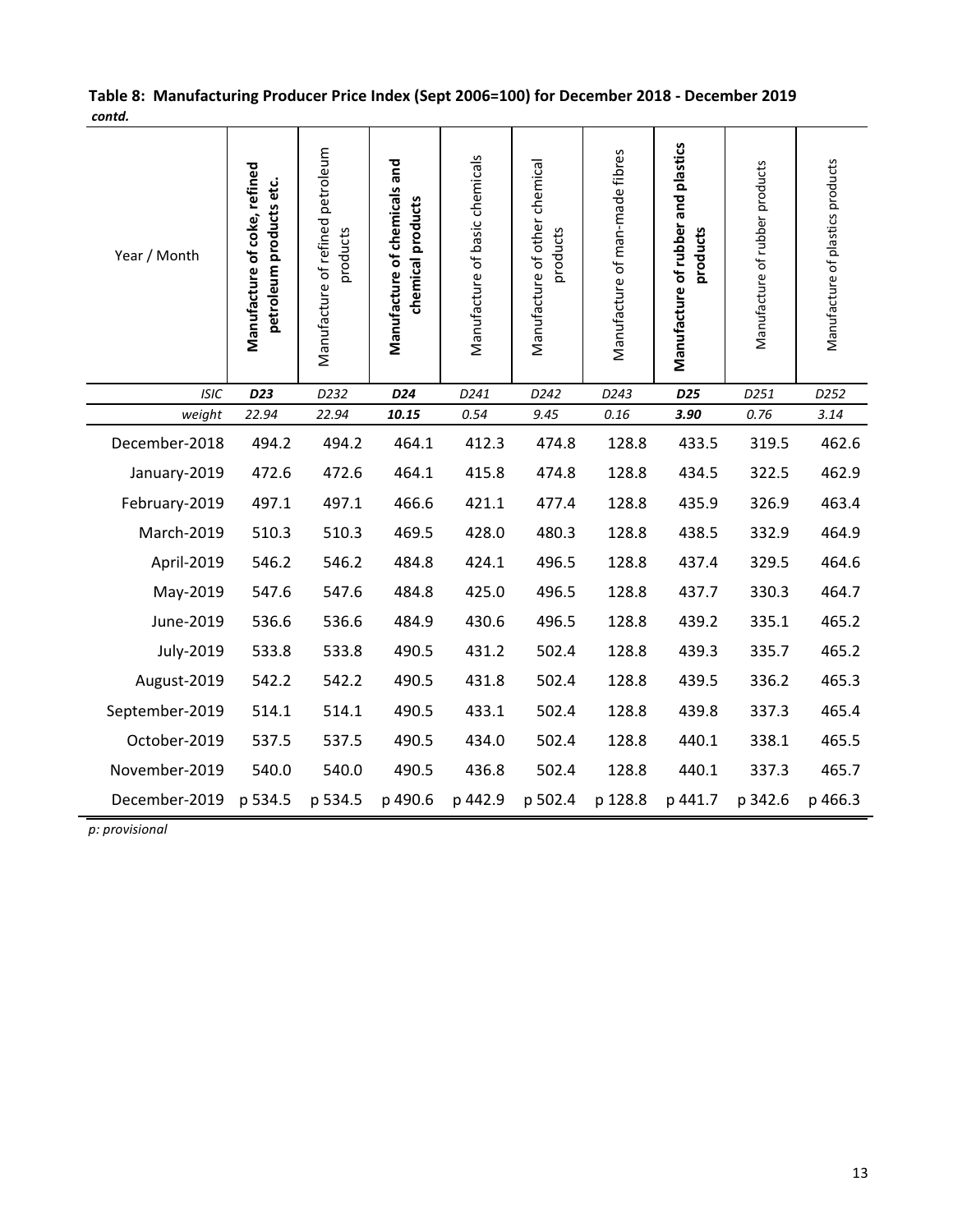| Year / Month          | Manufacture of other non-metallic<br>min. products | Manufacture of non-metallic mineral<br>products n.e.c. | Manufacture of basic metals | Manufacture of basic iron and steel | Manufacture of basic precious and<br>non-ferrous metals | Manufacture of fabricated metal<br>products, | Manufacture of structural metal<br>÷<br>products, tanks, reservoirs | Manufacture of other fabricated metal<br>products | $\therefore$ n.e.c.<br>Manufacture of machinery | Manufacture of special-purpose machinery |
|-----------------------|----------------------------------------------------|--------------------------------------------------------|-----------------------------|-------------------------------------|---------------------------------------------------------|----------------------------------------------|---------------------------------------------------------------------|---------------------------------------------------|-------------------------------------------------|------------------------------------------|
| <b>ISIC</b>           | D <sub>26</sub>                                    | D <sub>269</sub>                                       | <b>D27</b>                  | D271                                | D272                                                    | D28                                          | D281                                                                | D289                                              | D29                                             | D292                                     |
| weight                | 8.20                                               | 8.20                                                   | 5.02                        | 2.02                                | 2.65                                                    | 3.70                                         | 1.55                                                                | 2.15                                              | 0.42                                            | 0.42                                     |
| December-2018         | 497.8                                              | 497.8                                                  | 490.1                       | 585.5                               | 428.0                                                   | 675.0                                        | 556.0                                                               | 776.2                                             | 1065.3                                          | 1065.3                                   |
| January-2019          | 498.3                                              | 498.3                                                  | 491.9                       | 586.0                               | 430.5                                                   | 675.0                                        | 556.0                                                               | 776.3                                             | 1065.3                                          | 1065.3                                   |
| February-2019         | 498.4                                              | 498.4                                                  | 494.7                       | 586.8                               | 434.4                                                   | 677.7                                        | 556.0                                                               | 781.7                                             | 1065.3                                          | 1065.3                                   |
| March-2019            | 498.7                                              | 498.7                                                  | 498.4                       | 587.8                               | 439.5                                                   | 677.8                                        | 556.0                                                               | 781.9                                             | 1065.3                                          | 1065.3                                   |
| April-2019            | 498.7                                              | 498.7                                                  | 517.8                       | 587.3                               | 470.5                                                   | 677.8                                        | 556.0                                                               | 781.8                                             | 1065.3                                          | 1065.3                                   |
| May-2019              | 498.2                                              | 498.2                                                  | 517.5                       | 587.3                               | 470.0                                                   | 677.8                                        | 556.0                                                               | 781.8                                             | 1065.3                                          | 1065.3                                   |
| June-2019             | 538.2                                              | 538.2                                                  | 521.3                       | 588.2                               | 475.6                                                   | 692.9                                        | 556.0                                                               | 812.0                                             | 1328.8                                          | 1328.8                                   |
| July-2019             | 547.4                                              | 547.4                                                  | 524.7                       | 598.2                               | 474.8                                                   | 697.4                                        | 556.0                                                               | 821.0                                             | 1328.8                                          | 1328.8                                   |
| August-2019           | 547.2                                              | 547.2                                                  | 525.0                       | 598.2                               | 475.3                                                   | 727.1                                        | 556.0                                                               | 881.3                                             | 1328.8                                          | 1328.8                                   |
| September-2019        | 547.4                                              | 547.4                                                  | 525.6                       | 598.2                               | 476.3                                                   | 727.4                                        | 556.0                                                               | 882.0                                             | 1328.8                                          | 1328.8                                   |
| October-2019          | 547.5                                              | 547.5                                                  | 526.1                       | 598.4                               | 477.0                                                   | 727.9                                        | 556.0                                                               | 883.1                                             | 1328.8                                          | 1328.8                                   |
| November-2019         | 547.9                                              | 547.9                                                  | 527.6                       | 598.8                               | 479.2                                                   | 737.4                                        | 572.0                                                               | 886.4                                             | 1328.8                                          | 1328.8                                   |
| December-2019 p 548.8 |                                                    | p 548.8                                                | p 530.9                     | p 599.7                             | p 483.9                                                 | p 737.5                                      | p 572.0                                                             | p 886.6                                           | p 1328.8                                        | p 1328.8                                 |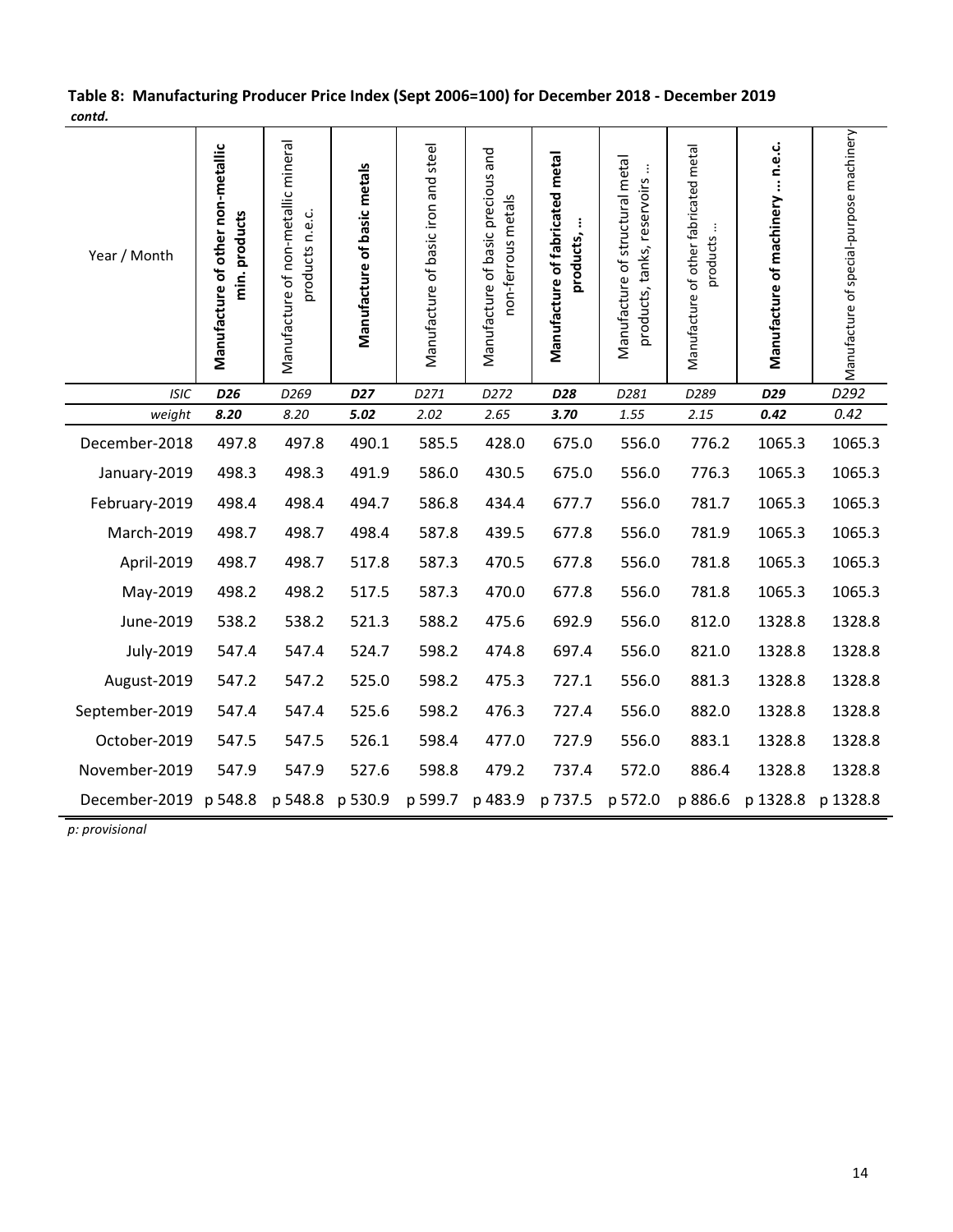| Year / Month   | Manufacture of electrical machinery<br>and apparatus n.e.c. | Manufacture of insulated wire and<br>cable | Manufacture of motor vehicles,<br>trailers and semi-trailers | vehicles, trailers and semi-trailers<br>Manufacture of bodies for motor | Manufacture of furniture;<br>manufacturing n.e.c. | Manufacture of furniture | Manufacturing n.e.c. |
|----------------|-------------------------------------------------------------|--------------------------------------------|--------------------------------------------------------------|-------------------------------------------------------------------------|---------------------------------------------------|--------------------------|----------------------|
| <b>ISIC</b>    | D31                                                         | D313                                       | D34                                                          | D342                                                                    | D36                                               | D361                     | D369                 |
| weight         | 0.41                                                        | 0.41                                       | 0.05                                                         | 0.05                                                                    | 2.44                                              | 2.33                     | 0.11                 |
| December-2018  | 387.2                                                       | 387.2                                      | 535.7                                                        | 535.7                                                                   | 688.3                                             | 684.9                    | 814.9                |
| January-2019   | 387.2                                                       | 387.2                                      | 546.0                                                        | 546.0                                                                   | 698.9                                             | 695.7                    | 818.1                |
| February-2019  | 387.3                                                       | 387.3                                      | 556.2                                                        | 556.2                                                                   | 724.7                                             | 722.1                    | 818.1                |
| March-2019     | 387.4                                                       | 387.4                                      | 572.1                                                        | 572.1                                                                   | 726.6                                             | 724.1                    | 818.1                |
| April-2019     | 387.3                                                       | 387.3                                      | 558.5                                                        | 558.5                                                                   | 727.4                                             | 724.9                    | 818.1                |
| May-2019       | 387.3                                                       | 387.3                                      | 558.6                                                        | 558.6                                                                   | 727.4                                             | 724.9                    | 818.1                |
| June-2019      | 387.4                                                       | 387.4                                      | 578.6                                                        | 578.6                                                                   | 727.4                                             | 724.9                    | 818.1                |
| July-2019      | 387.4                                                       | 387.4                                      | 576.1                                                        | 576.1                                                                   | 727.0                                             | 724.5                    | 818.1                |
| August-2019    | 387.4                                                       | 387.4                                      | 572.6                                                        | 572.6                                                                   | 727.4                                             | 724.9                    | 818.1                |
| September-2019 | 387.5                                                       | 387.5                                      | 571.4                                                        | 571.4                                                                   | 727.4                                             | 724.9                    | 818.1                |
| October-2019   | 387.5                                                       | 387.5                                      | 574.6                                                        | 574.6                                                                   | 727.4                                             | 724.9                    | 818.1                |
| November-2019  | 387.5                                                       | 387.5                                      | 581.8                                                        | 581.8                                                                   | 727.4                                             | 724.9                    | 818.1                |
| December-2019  | p 399.2                                                     | p 399.2                                    | p 601.7                                                      | p 601.7                                                                 | p 727.4                                           | p 724.9                  | p 818.1              |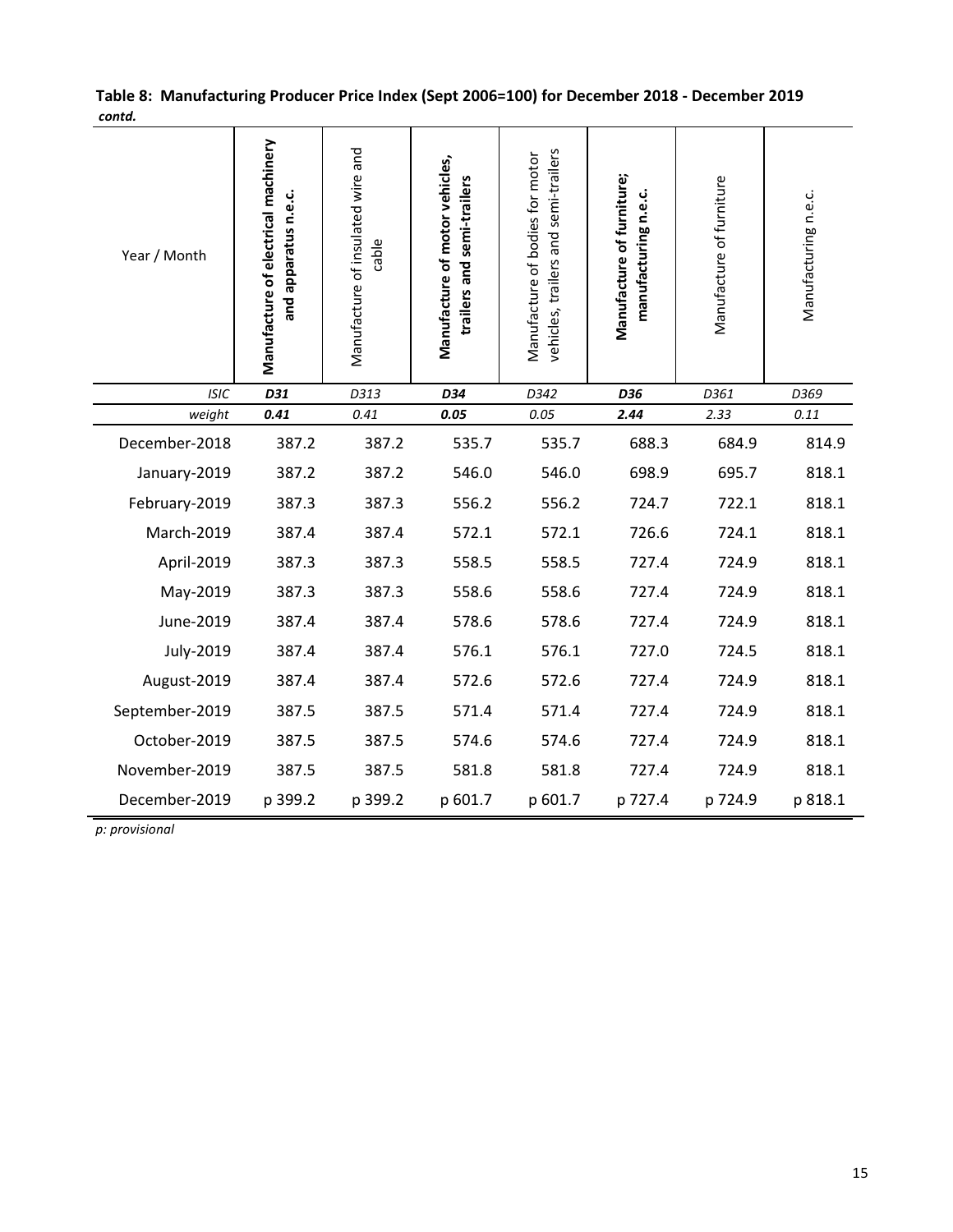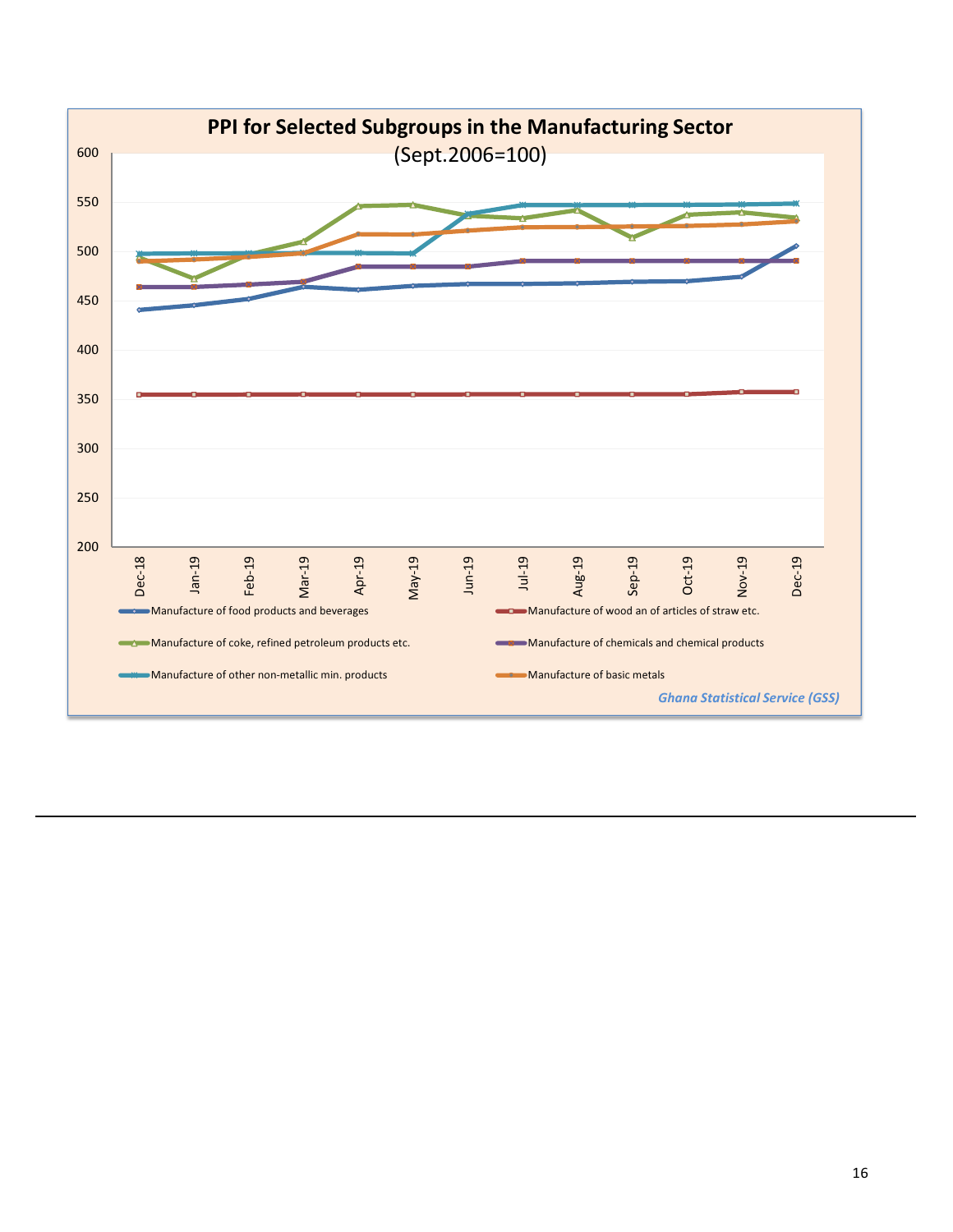# Table 9: Manufacturing: Yearly Change Rates for December 2018 - December 2019 (%)

| Year / Month   | Manufacturing | Manufacture of food products and<br>beverages | Production, processing, preservation<br>of meat, fish, fruit, vegetables, oils<br>and fats | Manufacture of dairy products | starch products, and prepared animal<br>Manufacture of grain mill products,<br>feeds | Manufacture of other food products | Manufacture of beverages | Manufacture of textiles | Spinning, weaving and finishing of<br>textiles |
|----------------|---------------|-----------------------------------------------|--------------------------------------------------------------------------------------------|-------------------------------|--------------------------------------------------------------------------------------|------------------------------------|--------------------------|-------------------------|------------------------------------------------|
| <b>ISIC</b>    | D             | D <sub>15</sub>                               | D151                                                                                       | D152                          | D153                                                                                 | D154                               | D155                     | D17                     | D171                                           |
| weight         | 100           | 25.64                                         | 4.60                                                                                       | 4.31                          | 4.66                                                                                 | 4.80                               | 7.27                     | 4.27                    | 4.28                                           |
| December-2018  | 4.5           | 1.3                                           | $-0.7$                                                                                     | 0.0                           | 1.8                                                                                  | 7.8                                | 0.9                      | 11.8                    | 11.8                                           |
| January-2019   | 3.0           | 2.4                                           | 5.4                                                                                        | 0.0                           | 1.8                                                                                  | 9.2                                | 0.9                      | 4.6                     | 4.6                                            |
| February-2019  | 5.0           | 4.0                                           | 8.9                                                                                        | 0.0                           | 8.3                                                                                  | 9.4                                | 0.9                      | 7.3                     | 7.3                                            |
| March-2019     | 6.8           | 6.7                                           | 11.1                                                                                       | 8.5                           | 8.3                                                                                  | 7.9                                | 0.9                      | 7.4                     | 7.4                                            |
| April-2019     | 7.5           | 5.8                                           | 6.4                                                                                        | 8.5                           | 8.3                                                                                  | 6.7                                | 0.9                      | 7.1                     | 7.1                                            |
| May-2019       | $6.2$         | 7.1                                           | 9.3                                                                                        | 8.5                           | 8.3                                                                                  | 6.7                                | 3.7                      | 6.3                     | 6.3                                            |
| June-2019      | 5.3           | 7.2                                           | 8.7                                                                                        | 8.5                           | 8.3                                                                                  | 8.9                                | 3.7                      | 6.4                     | 6.4                                            |
| July-2019      | 5.4           | 6.3                                           | 4.7                                                                                        | 8.5                           | 8.3                                                                                  | 8.5                                | 2.8                      | 3.0                     | 3.0                                            |
| August-2019    | 5.8           | 6.7                                           | 7.5                                                                                        | 8.5                           | 8.3                                                                                  | 8.5                                | 2.8                      | 2.9                     | 2.9                                            |
| September-2019 | 4.1           | 6.1                                           | 8.6                                                                                        | 8.5                           | 6.4                                                                                  | 4.2                                | 2.8                      | 3.0                     | 3.0                                            |
| October-2019   | 3.1           | 6.1                                           | 8.5                                                                                        | 8.5                           | 6.4                                                                                  | 4.4                                | 2.8                      | 3.0                     | 3.0                                            |
| November-2019  | 4.5           | 7.2                                           | 15.6                                                                                       | 8.5                           | 6.8                                                                                  | 4.7                                | 2.8                      | 3.1                     | 3.1                                            |
| December-2019  | p 8.8         | p 14.7                                        | p 27.6                                                                                     | p 29.0                        | p 6.8                                                                                | p 6.5                              | p 2.8                    | p 3.2                   | p 3.2                                          |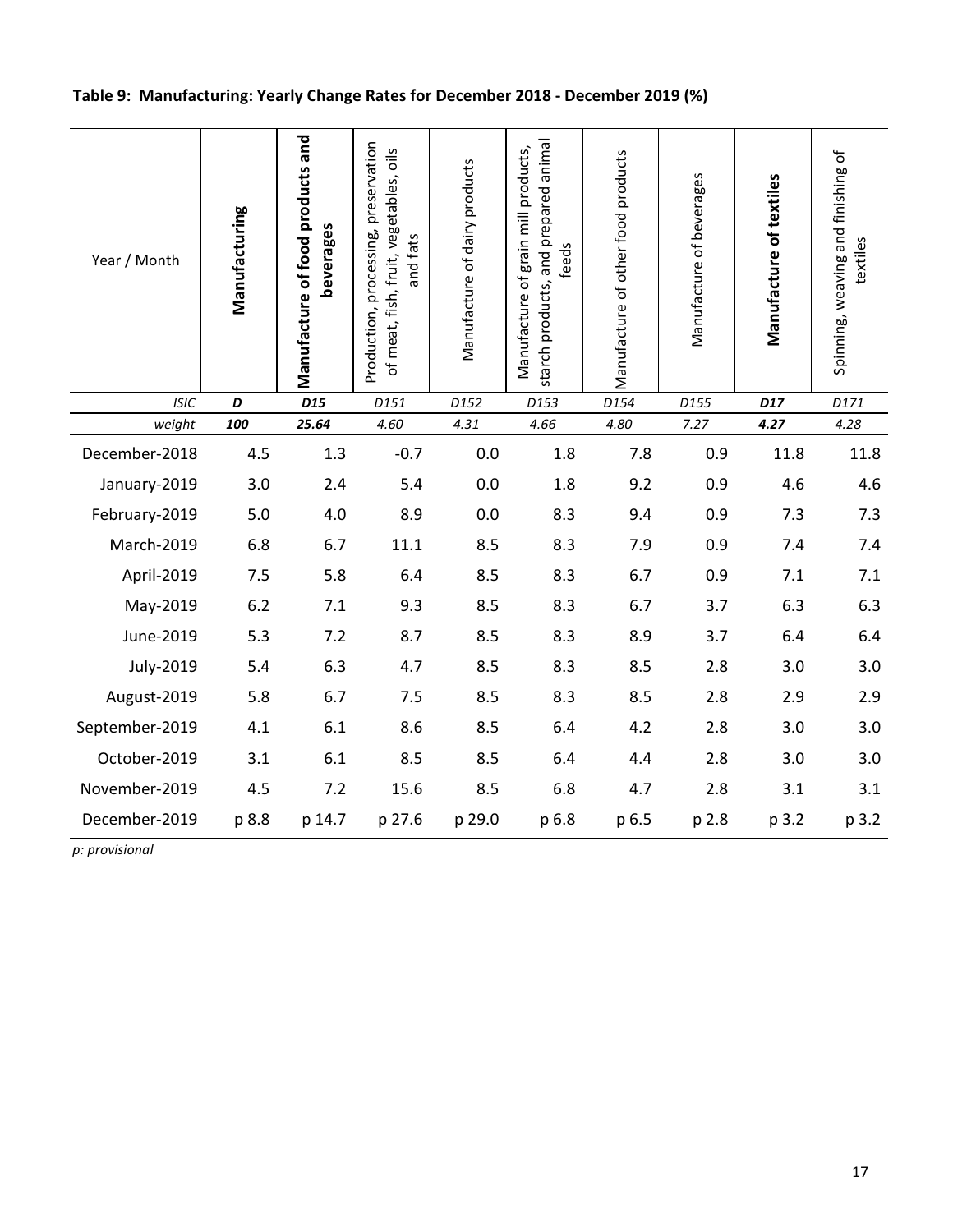| Table 9: Manufacturing Producer Price Index Yearly Change Rates for December 2018 - December 2019 (%) |  |
|-------------------------------------------------------------------------------------------------------|--|
| contd.                                                                                                |  |

| Year / Month   | Tanning of leather; manufacture of<br>luggage, etc | Manufacture of footwear | Manufacture of wood and of articles<br>of straw etc. | Sawmilling and planing of wood | Manufacture of products of wood,<br>cork, straw etc. | Manufacture of paper and paper<br>products | Manufacture of paper and paper<br>products | Publishing, printing and reproduction<br>rec. media<br>Ⴆ | Publishing | $\vdots$<br>Printing and service activities |
|----------------|----------------------------------------------------|-------------------------|------------------------------------------------------|--------------------------------|------------------------------------------------------|--------------------------------------------|--------------------------------------------|----------------------------------------------------------|------------|---------------------------------------------|
| <b>ISIC</b>    | D19                                                | D192                    | D20                                                  | D201                           | D202                                                 | D21                                        | D210                                       | D <sub>22</sub>                                          | D221       | D222                                        |
| weight         | 0.12                                               | 0.12                    | 9.03                                                 | 4.94                           | 4.10                                                 | 0.62                                       | 0.62                                       | 1.14                                                     | 0.40       | 0.74                                        |
| December-2018  | 0.0                                                | 0.0                     | 0.1                                                  | 0.0                            | 0.2                                                  | 1.1                                        | 1.1                                        | 3.2                                                      | 0.0        | 4.9                                         |
| January-2019   | 0.0                                                | 0.0                     | 0.0                                                  | 0.0                            | 0.1                                                  | 1.2                                        | 1.2                                        | 2.7                                                      | 0.0        | 4.2                                         |
| February-2019  | 0.0                                                | 0.0                     | 0.1                                                  | 0.0                            | 0.3                                                  | 1.4                                        | 1.4                                        | 2.7                                                      | 0.0        | 4.2                                         |
| March-2019     | 0.0                                                | $0.0\,$                 | 0.1                                                  | 0.0                            | 0.5                                                  | 1.8                                        | 1.8                                        | 2.7                                                      | 0.0        | 4.2                                         |
| April-2019     | 0.0                                                | 0.0                     | 0.1                                                  | 0.0                            | 0.4                                                  | 0.0                                        | 0.0                                        | 0.2                                                      | 0.0        | 0.3                                         |
| May-2019       | 0.0                                                | $0.0\,$                 | 0.2                                                  | $0.0\,$                        | 0.6                                                  | 4.5                                        | 4.5                                        | 0.2                                                      | 0.0        | 0.3                                         |
| June-2019      | 0.0                                                | 0.0                     | 0.2                                                  | 0.0                            | 0.7                                                  | 0.1                                        | 0.1                                        | 1.7                                                      | 0.0        | 2.7                                         |
| July-2019      | 0.0                                                | 0.0                     | 0.1                                                  | 0.0                            | 0.5                                                  | 4.5                                        | 4.5                                        | 1.7                                                      | 0.0        | 2.7                                         |
| August-2019    | 0.0                                                | 0.0                     | 0.1                                                  | 0.0                            | 0.4                                                  | 4.4                                        | 4.4                                        | 1.7                                                      | 0.0        | 2.7                                         |
| September-2019 | 0.0                                                | 0.0                     | 0.1                                                  | 0.0                            | 0.5                                                  | 4.3                                        | 4.3                                        | 1.7                                                      | 0.0        | 2.7                                         |
| October-2019   | 0.0                                                | 0.0                     | 0.1                                                  | 0.0                            | 0.4                                                  | 4.3                                        | 4.3                                        | 1.7                                                      | 0.0        | 2.7                                         |
| November-2019  | 2.1                                                | 2.1                     | 0.8                                                  | 0.0                            | 3.0                                                  | 4.4                                        | 4.4                                        | 1.7                                                      | 0.0        | 2.7                                         |
| December-2019  | p 2.1                                              | p 2.1                   | p 0.8                                                | p 0.0                          | p 3.1                                                | p 4.7                                      | p 4.7                                      | p 1.7                                                    | p 0.0      | p 2.7                                       |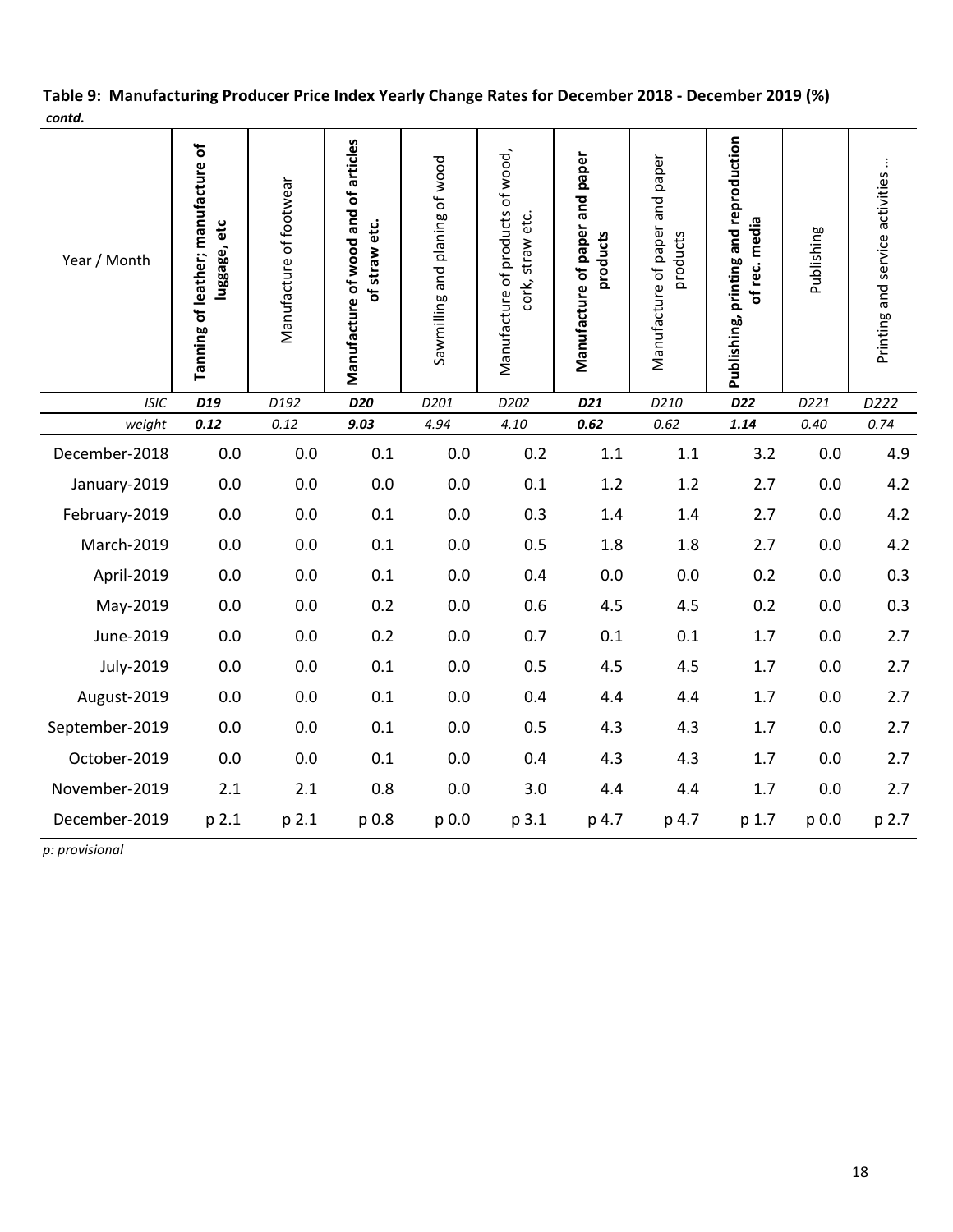|        | Table 9: Manufacturing: Yearly Change Rates for December 2018 - December 2019 (%) |  |
|--------|-----------------------------------------------------------------------------------|--|
| contd. |                                                                                   |  |

| Year / Month   | Manufacture of coke, refined<br>petroleum products etc. | Manufacture of refined petroleum<br>products | Manufacture of chemicals and<br>chemical products | Manufacture of basic chemicals | Manufacture of other chemical<br>products | Manufacture of man-made fibres | Manufacture of rubber and plastic<br>products | Manufacture of rubber products | Manufacture of plastics products |
|----------------|---------------------------------------------------------|----------------------------------------------|---------------------------------------------------|--------------------------------|-------------------------------------------|--------------------------------|-----------------------------------------------|--------------------------------|----------------------------------|
| <b>ISIC</b>    | D23                                                     | D232                                         | D <sub>24</sub>                                   | D241                           | D242                                      | D243                           | D <sub>25</sub>                               | D251                           | D252                             |
| weight         | 22.94                                                   | 22.94                                        | 10.15                                             | 0.54                           | 9.45                                      | 0.16                           | 3.90                                          | 0.76                           | 3.14                             |
| December-2018  | 10.1                                                    | 10.1                                         | 0.8                                               | 5.1                            | 0.7                                       | 0.0                            | 2.3                                           | $-0.1$                         | 2.8                              |
| January-2019   | 3.8                                                     | 3.8                                          | 0.1                                               | 5.5                            | 0.1                                       | 0.0                            | 0.7                                           | $-9.0$                         | 2.9                              |
| February-2019  | 8.9                                                     | 8.9                                          | 0.7                                               | 6.8                            | 0.6                                       | 0.0                            | 2.5                                           | 0.3                            | 3.0                              |
| March-2019     | 13.0                                                    | 13.0                                         | 1.3                                               | 8.6                            | 1.2                                       | 0.0                            | 3.1                                           | 2.2                            | 3.3                              |
| April-2019     | 17.2                                                    | 17.2                                         | 4.6                                               | 7.6                            | 4.6                                       | 0.0                            | 3.7                                           | 5.6                            | 3.3                              |
| May-2019       | 9.9                                                     | 9.9                                          | 4.6                                               | 7.7                            | 4.6                                       | 0.0                            | 3.9                                           | 7.2                            | 3.3                              |
| June-2019      | 1.2                                                     | 1.2                                          | 4.5                                               | 8.5                            | 4.6                                       | 0.0                            | 5.1                                           | 13.9                           | 3.3                              |
| July-2019      | 2.1                                                     | 2.1                                          | 5.7                                               | 6.5                            | 5.8                                       | 0.0                            | 4.0                                           | 7.2                            | 3.3                              |
| August-2019    | 3.1                                                     | 3.1                                          | 5.7                                               | 5.9                            | 5.8                                       | 0.0                            | 3.9                                           | 7.3                            | 3.2                              |
| September-2019 | $-2.7$                                                  | $-2.7$                                       | 5.7                                               | 5.7                            | 5.8                                       | 0.0                            | 3.7                                           | 6.3                            | 3.2                              |
| October-2019   | $-5.7$                                                  | $-5.7$                                       | 5.7                                               | 5.5                            | 5.8                                       | 0.0                            | 3.7                                           | 6.1                            | 3.2                              |
| November-2019  | $-1.7$                                                  | $-1.7$                                       | 5.7                                               | 6.2                            | 5.8                                       | 0.0                            | 3.7                                           | 5.9                            | 3.3                              |
| December-2019  | p 8.2                                                   | p 8.2                                        | p 5.7                                             | p 7.4                          | p 5.8                                     | p 0.0                          | p 1.9                                         | p 7.2                          | p 0.8                            |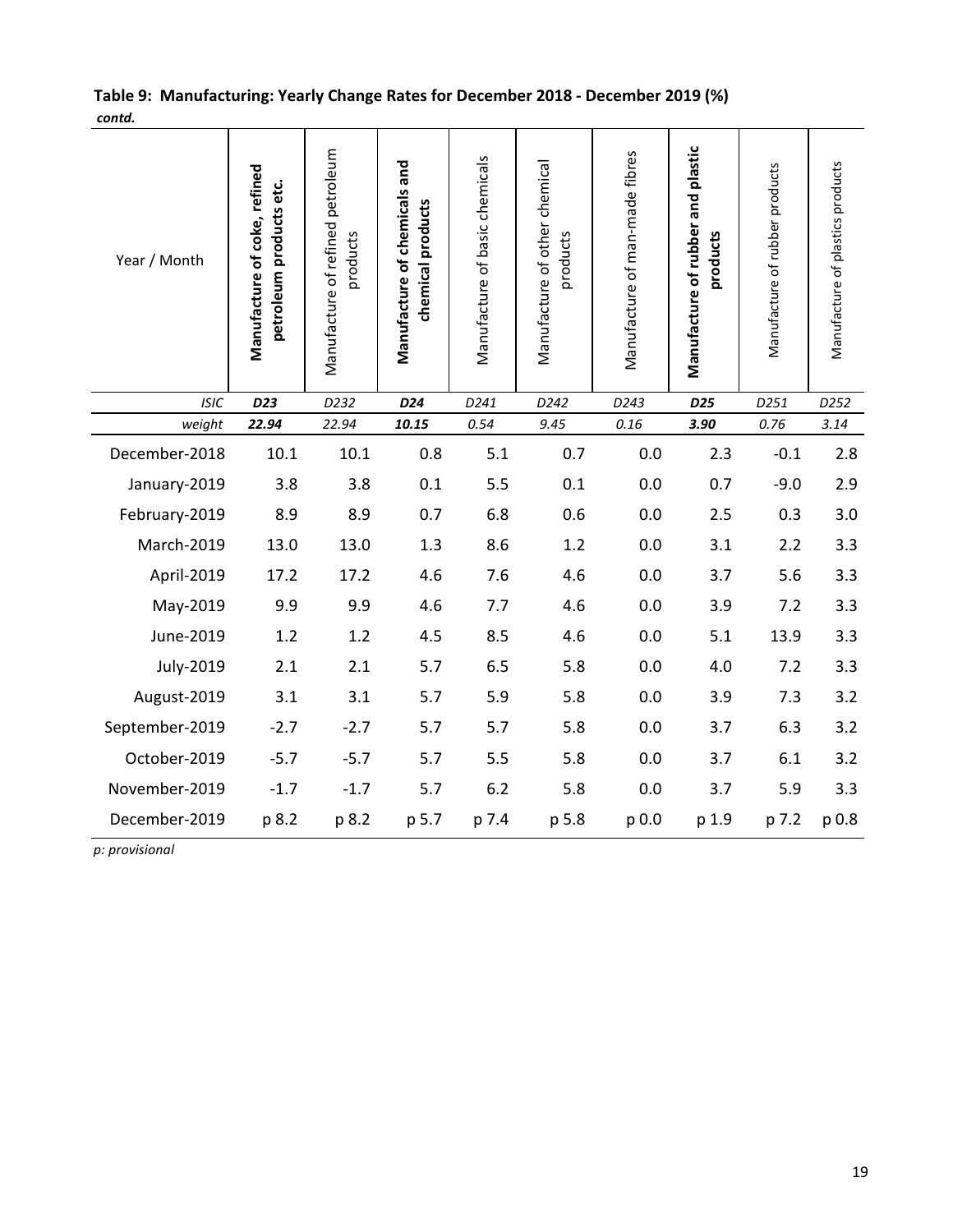## Table 9: Manufacturing: Yearly Change Rates for December 2018 - December 2019 (%) contd.

| Year / Month   | Manufacture of other non-metallic<br>min. products | Manufacture of non-metallic mineral<br>products n.e.c. | Manufacture of basic metals | Manufacture of basic iron and steel | Manufacture of basic precious and<br>non-ferrous metals | Manufacture of fabricated metal<br>products, | Manufacture of structural metal<br>$\vdots$<br>products, tanks, reservoirs | Manufacture of other fabricated metal<br>products | Manufacture of machinery  n.e.c. | Manufacture of special-purpose machinery |
|----------------|----------------------------------------------------|--------------------------------------------------------|-----------------------------|-------------------------------------|---------------------------------------------------------|----------------------------------------------|----------------------------------------------------------------------------|---------------------------------------------------|----------------------------------|------------------------------------------|
| <b>ISIC</b>    | D <sub>26</sub>                                    | D269                                                   | D <sub>27</sub>             | D271                                | D272                                                    | D28                                          | D281                                                                       | D289                                              | D29                              | D292                                     |
| weight         | 8.20                                               | 8.20                                                   | 5.02                        | 2.02                                | 2.65                                                    | 3.70                                         | 1.55                                                                       | 2.15                                              | 0.42                             | 0.42                                     |
| December-2018  | 3.1                                                | 3.1                                                    | 16.4                        | 32.8                                | 5.4                                                     | 1.6                                          | 0.8                                                                        | 2.2                                               | 0.0                              | 0.0                                      |
| January-2019   | 2.7                                                | 2.7                                                    | 16.8                        | 32.9                                | 5.9                                                     | 1.6                                          | 0.8                                                                        | 2.2                                               | 0.0                              | 0.0                                      |
| February-2019  | 2.7                                                | 2.7                                                    | 16.1                        | 33.1                                | 4.7                                                     | 2.0                                          | 0.8                                                                        | 2.8                                               | 0.0                              | 0.0                                      |
| March-2019     | 2.8                                                | 2.8                                                    | 17.0                        | 33.3                                | 6.0                                                     | 2.0                                          | 0.8                                                                        | 2.8                                               | 0.0                              | 0.0                                      |
| April-2019     | 2.7                                                | 2.7                                                    | 10.8                        | 7.4                                 | 13.5                                                    | 2.0                                          | 0.8                                                                        | 2.8                                               | 0.0                              | 0.0                                      |
| May-2019       | 2.7                                                | 2.7                                                    | 10.7                        | 7.3                                 | 13.3                                                    | 2.0                                          | 0.8                                                                        | 2.8                                               | 0.0                              | 0.0                                      |
| June-2019      | 10.8                                               | 10.8                                                   | 10.9                        | 6.6                                 | 14.2                                                    | 4.3                                          | 0.8                                                                        | 6.8                                               | 24.7                             | 24.7                                     |
| July-2019      | 13.4                                               | 13.4                                                   | 7.6                         | 1.5                                 | 12.4                                                    | 4.7                                          | 0.4                                                                        | 7.9                                               | 24.7                             | 24.7                                     |
| August-2019    | 12.4                                               | 12.4                                                   | 7.3                         | 1.5                                 | 12.0                                                    | 9.2                                          | 0.4                                                                        | 15.9                                              | 24.7                             | 24.7                                     |
| September-2019 | 12.1                                               | 12.1                                                   | 7.6                         | 2.2                                 | 11.8                                                    | 8.5                                          | 0.4                                                                        | 14.6                                              | 24.7                             | 24.7                                     |
| October-2019   | 10.0                                               | 10.0                                                   | 7.5                         | 2.2                                 | 11.7                                                    | 8.6                                          | 0.4                                                                        | 14.8                                              | 24.7                             | 24.7                                     |
| November-2019  | $10.1\,$                                           | 10.1                                                   | 7.8                         | 2.3                                 | 12.2                                                    | 10.0                                         | 3.3                                                                        | 15.1                                              | 24.7                             | 24.7                                     |
| December-2019  | p 10.3                                             | p 10.3                                                 | p 8.3                       | p 2.4                               | p 13.1                                                  | p 9.3                                        | p 2.9                                                                      | p 14.2                                            | p 24.7                           | p 24.7                                   |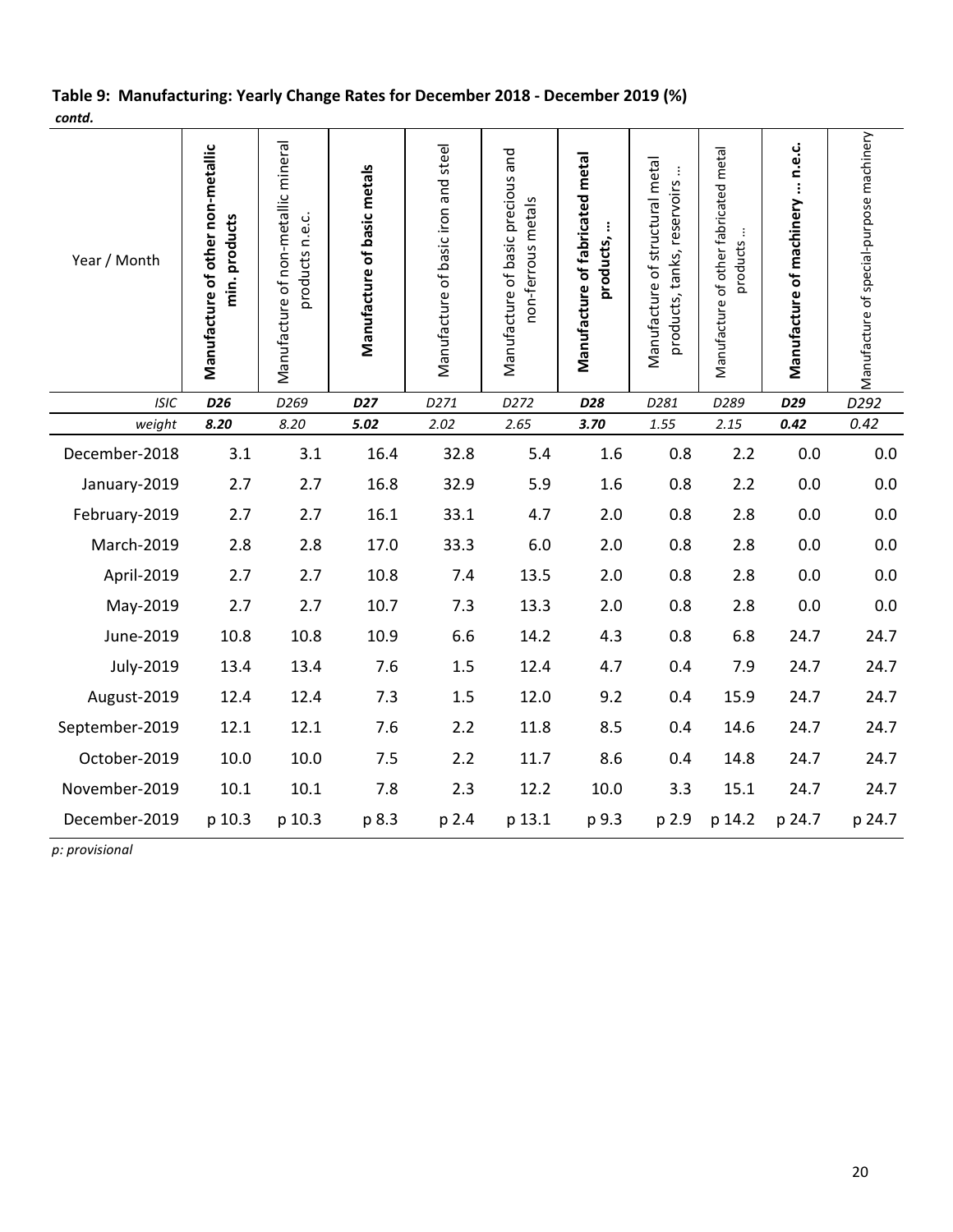| Year / Month   | Manufacture of electrical machinery<br>and apparatus n.e.c. | Manufacture of insulated wire and<br>cable | Manufacture of motor vehicles,<br>trailers and semi-trailers | vehicles, trailers and semi-trailers<br>Manufacture of bodies for motor | Manufacture of furniture;<br>manufacturing n.e.c. | Manufacture of furniture | Manufacturing n.e.c. |
|----------------|-------------------------------------------------------------|--------------------------------------------|--------------------------------------------------------------|-------------------------------------------------------------------------|---------------------------------------------------|--------------------------|----------------------|
| <b>ISIC</b>    | D31                                                         | D313                                       | D34                                                          | D342                                                                    | D36                                               | D361                     | D369                 |
| weight         | 0.41                                                        | 0.41                                       | 0.05                                                         | 0.05                                                                    | 2.44                                              | 2.33                     | 0.11                 |
| December-2018  | 1.1                                                         | 1.1                                        | 6.2                                                          | 6.2                                                                     | 2.8                                               | 2.9                      | 1.3                  |
| January-2019   | 0.1                                                         | 0.1                                        | 4.7                                                          | 4.7                                                                     | 4.3                                               | 4.4                      | 1.7                  |
| February-2019  | 0.1                                                         | 0.1                                        | 8.0                                                          | 8.0                                                                     | 8.1                                               | 8.3                      | 1.7                  |
| March-2019     | 0.1                                                         | 0.1                                        | 8.7                                                          | 8.7                                                                     | 8.4                                               | 8.6                      | 1.7                  |
| April-2019     | 0.1                                                         | 0.1                                        | 6.9                                                          | 6.9                                                                     | 8.5                                               | 8.8                      | 1.7                  |
| May-2019       | 0.1                                                         | 0.1                                        | 10.9                                                         | 10.9                                                                    | 8.5                                               | 8.8                      | 1.7                  |
| June-2019      | 0.1                                                         | 0.1                                        | 13.6                                                         | 13.6                                                                    | 8.5                                               | 8.8                      | 1.7                  |
| July-2019      | 0.1                                                         | 0.1                                        | 8.4                                                          | 8.4                                                                     | 8.4                                               | 8.6                      | 1.7                  |
| August-2019    | 0.1                                                         | 0.1                                        | 7.7                                                          | 7.7                                                                     | 8.4                                               | 8.6                      | 1.7                  |
| September-2019 | 0.1                                                         | 0.1                                        | 7.9                                                          | 7.9                                                                     | 5.7                                               | 5.8                      | 1.7                  |
| October-2019   | 0.1                                                         | 0.1                                        | 6.8                                                          | 6.8                                                                     | 5.7                                               | 5.8                      | 1.7                  |
| November-2019  | 0.1                                                         | 0.1                                        | 9.3                                                          | 9.3                                                                     | 5.7                                               | 5.8                      | 1.7                  |
| December-2019  | p 3.1                                                       | p 3.1                                      | p 12.3                                                       | p 12.3                                                                  | p 5.7                                             | p 5.8                    | p 0.4                |

#### Table 9: Manufacturing: Yearly Change Rates for December 2018 - December 2019 (%) contd.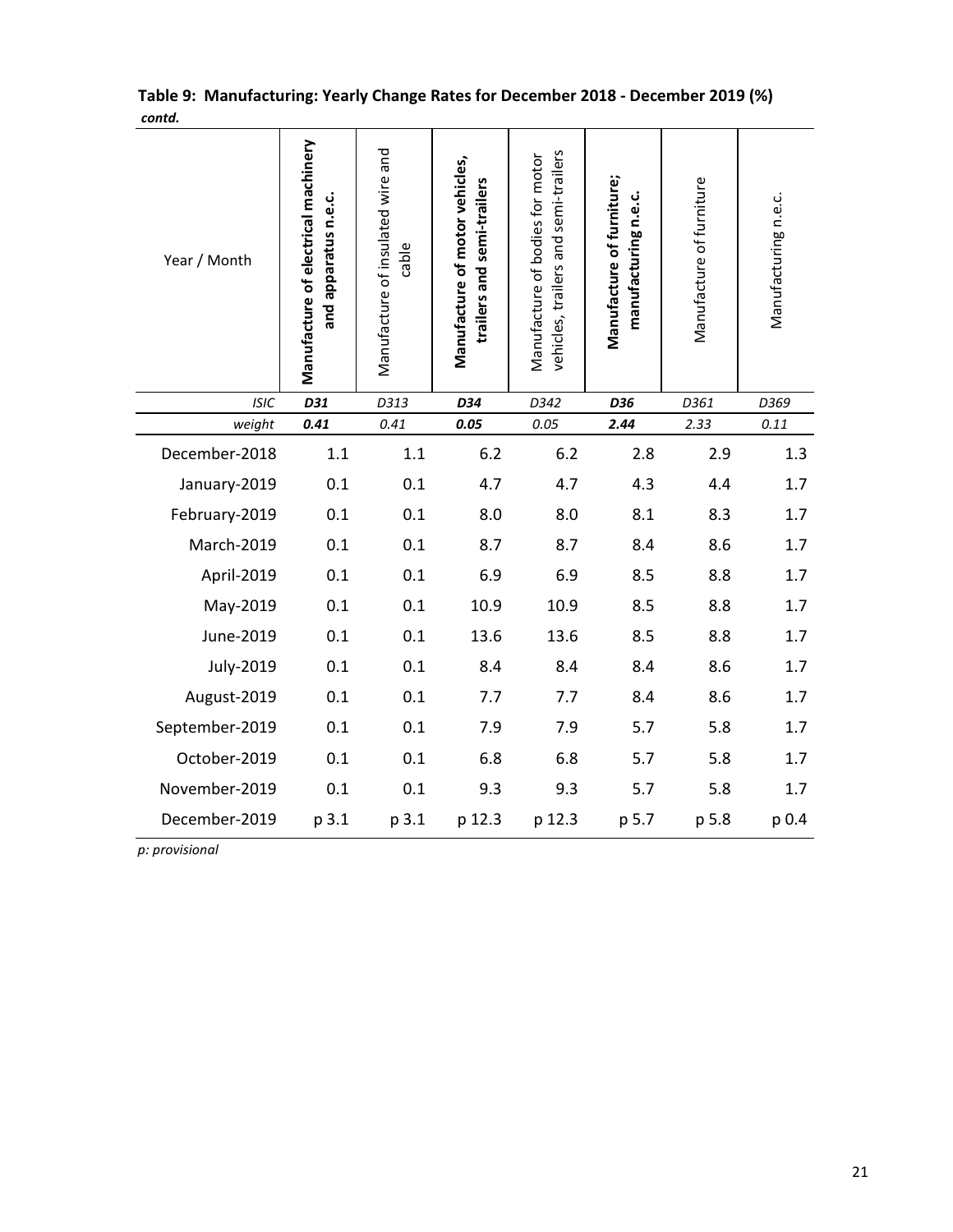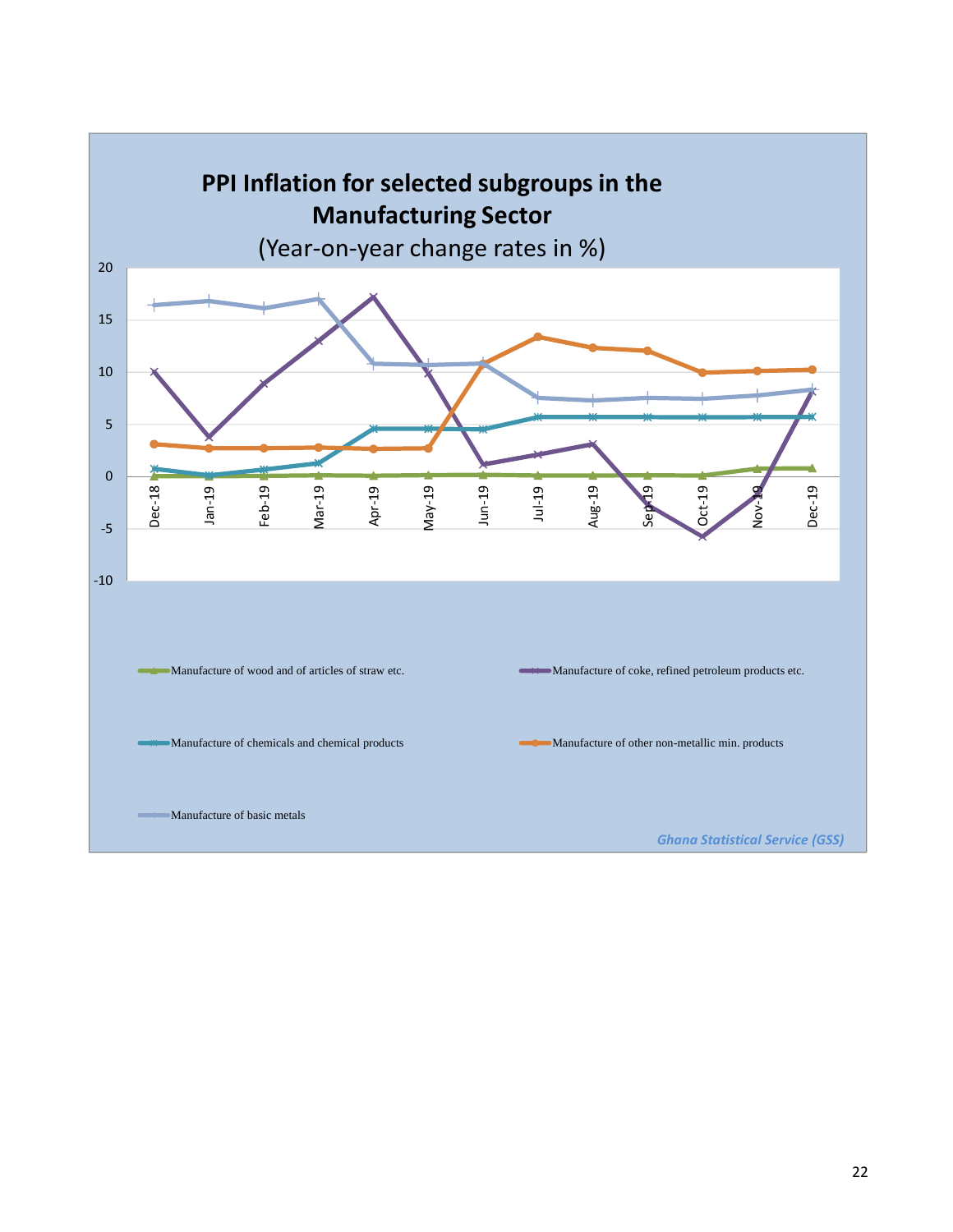#### Table 10: Manufacturing: Monthly Change Rates for December 2018 - December 2019 (%)

| Year / Month   | Manufacturing | Manufacture of food products and<br>beverages | Production, processing, preservation<br>of meat, fish, fruit, vegetables, oils<br>and fats | Manufacture of dairy products | starch products, and prepared animal<br>grain mill products,<br>feeds<br>Manufacture of | Manufacture of other food products | Manufacture of beverages | Manufacture of textiles | Spinning, weaving and finishing of<br>textiles |
|----------------|---------------|-----------------------------------------------|--------------------------------------------------------------------------------------------|-------------------------------|-----------------------------------------------------------------------------------------|------------------------------------|--------------------------|-------------------------|------------------------------------------------|
| <b>ISIC</b>    | D             | D <sub>15</sub>                               | D151                                                                                       | D152                          | D153                                                                                    | D154                               | D155                     | D17                     | D171                                           |
| weight         | 100           | 25.64                                         | 4.60                                                                                       | 4.31                          | 4.66                                                                                    | 4.80                               | 7.27                     | 4.27                    | 4.28                                           |
| December-2018  | $-2.4$        | $-0.4$                                        | $-2.4$                                                                                     | 0.0                           | 0.0                                                                                     | 0.0                                | 0.0                      | 0.0                     | 0.0                                            |
| January-2019   | $-0.7$        | $1.1\,$                                       | 6.3                                                                                        | 0.0                           | 0.0                                                                                     | 1.3                                | 0.0                      | 0.1                     | 0.1                                            |
| February-2019  | 1.9           | 1.5                                           | 2.3                                                                                        | 0.0                           | 6.4                                                                                     | 0.2                                | 0.0                      | 2.6                     | 2.6                                            |
| March-2019     | 1.5           | 2.7                                           | 1.7                                                                                        | 8.5                           | 0.0                                                                                     | 0.2                                | 0.0                      | 0.2                     | 0.2                                            |
| April-2019     | 1.9           | $-0.6$                                        | $-4.1$                                                                                     | 0.0                           | 0.0                                                                                     | $-0.1$                             | 0.0                      | $-0.1$                  | $-0.1$                                         |
| May-2019       | 0.3           | 0.9                                           | 0.8                                                                                        | 0.0                           | 0.0                                                                                     | 0.0                                | 2.8                      | 0.1                     | 0.1                                            |
| June-2019      | 0.7           | 0.4                                           | 1.0                                                                                        | 0.0                           | 0.0                                                                                     | 2.2                                | 0.0                      | 0.2                     | 0.2                                            |
| July-2019      | 0.3           | 0.0                                           | $-0.1$                                                                                     | 0.0                           | 0.0                                                                                     | 0.1                                | 0.0                      | 0.0                     | 0.0                                            |
| August-2019    | 0.6           | 0.1                                           | 0.8                                                                                        | 0.0                           | 0.0                                                                                     | 0.1                                | 0.0                      | 0.0                     | 0.0                                            |
| September-2019 | $-1.1$        | 0.3                                           | 2.1                                                                                        | 0.0                           | 0.0                                                                                     | 0.2                                | 0.0                      | 0.0                     | 0.0                                            |
| October-2019   | 1.1           | 0.1                                           | 0.6                                                                                        | 0.0                           | 0.0                                                                                     | 0.2                                | 0.0                      | 0.0                     | 0.0                                            |
| November-2019  | 0.5           | 1.0                                           | 5.9                                                                                        | 0.0                           | 0.4                                                                                     | 0.3                                | 0.0                      | 0.1                     | 0.1                                            |
| December-2019  | p 1.6         | p 6.6                                         | p 7.8                                                                                      | p 18.9                        | p 0.0                                                                                   | p 1.7                              | p 0.0                    | p 0.2                   | p 0.2                                          |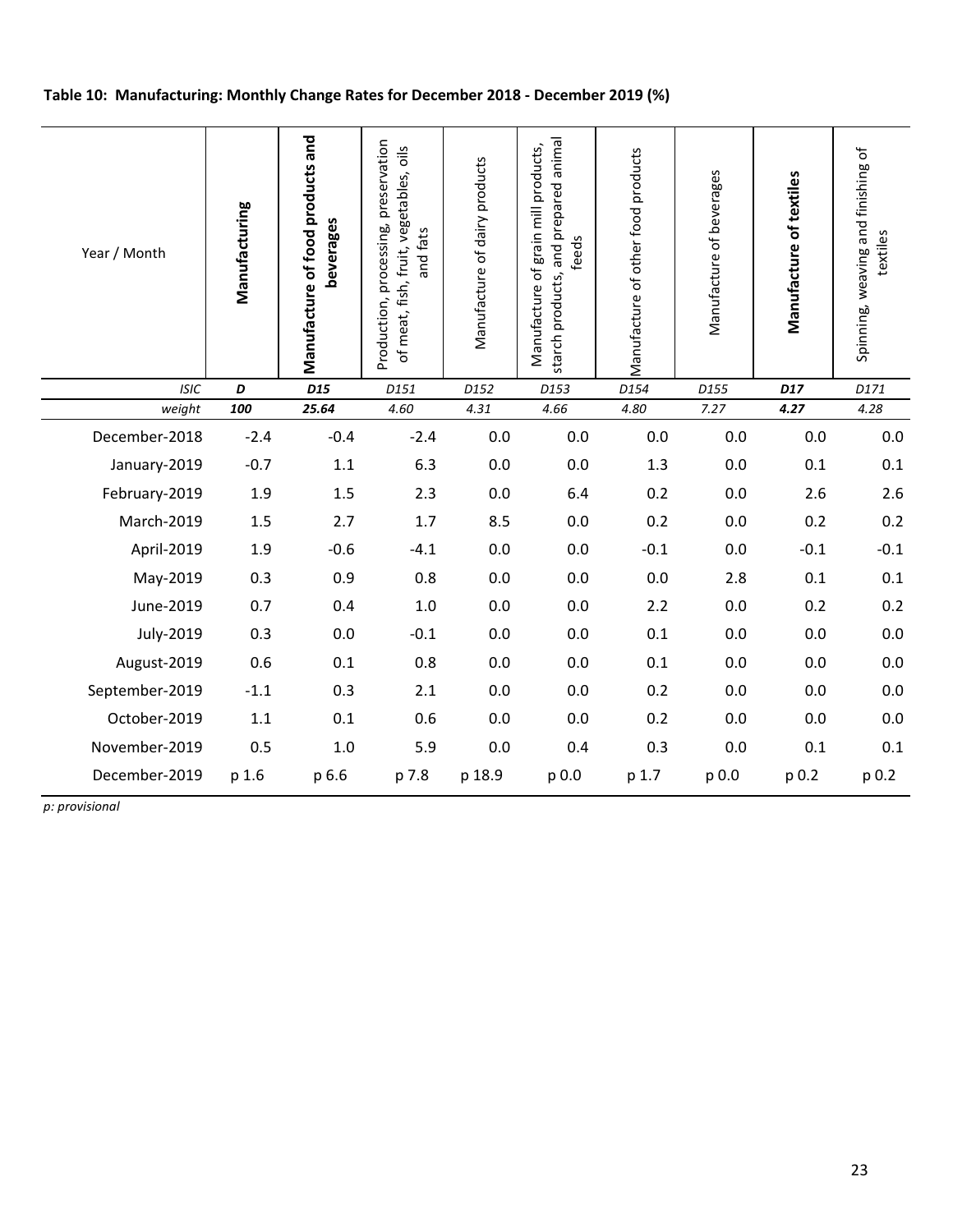#### Table 10: Manufacturing: Monthly Change Rates for December 2018 - December 2019 (%) contd.

| Year / Month   | Tanning of leather; manu facture of<br>luggage, etc | Manufacture of footwear | Manufacture of wood an of articles<br>of straw etc. | Sawmilling and planing of wood | Manufacture of products of wood,<br>cork, straw etc. | Manufacture of paper and paper<br>products | Manufacture of paper and paper<br>products | Publishing, printing and reproduction<br>of rec. media | Publishing | Printing and service activities |
|----------------|-----------------------------------------------------|-------------------------|-----------------------------------------------------|--------------------------------|------------------------------------------------------|--------------------------------------------|--------------------------------------------|--------------------------------------------------------|------------|---------------------------------|
| <b>ISIC</b>    | D19                                                 | D192                    | D <sub>20</sub>                                     | D201                           | D202                                                 | D21                                        | D210                                       | D22                                                    | D221       | D222                            |
| weight         | 0.12                                                | 0.12                    | 9.03                                                | 4.94                           | 4.10                                                 | 0.62                                       | 0.62                                       | 1.14                                                   | 0.40       | 0.74                            |
| December-2018  | 0.0                                                 | 0.0                     | 0.0                                                 | 0.0                            | 0.0                                                  | 0.0                                        | 0.0                                        | 0.0                                                    | 0.0        | 0.0                             |
| January-2019   | 0.0                                                 | 0.0                     | 0.0                                                 | 0.0                            | 0.1                                                  | 0.2                                        | 0.2                                        | 0.0                                                    | 0.0        | 0.0                             |
| February-2019  | 0.0                                                 | 0.0                     | 0.0                                                 | 0.0                            | 0.1                                                  | 0.2                                        | 0.2                                        | 0.0                                                    | 0.0        | 0.0                             |
| March-2019     | 0.0                                                 | 0.0                     | 0.0                                                 | 0.0                            | 0.2                                                  | 0.3                                        | 0.3                                        | 0.0                                                    | 0.0        | 0.0                             |
| April-2019     | 0.0                                                 | 0.0                     | 0.0                                                 | 0.0                            | $-0.1$                                               | $-1.8$                                     | $-1.8$                                     | 0.2                                                    | 0.0        | 0.3                             |
| May-2019       | 0.0                                                 | 0.0                     | 0.0                                                 | 0.0                            | 0.0                                                  | 4.6                                        | 4.6                                        | 0.0                                                    | 0.0        | 0.0                             |
| June-2019      | 0.0                                                 | 0.0                     | 0.0                                                 | 0.0                            | 0.2                                                  | $-4.1$                                     | $-4.1$                                     | 1.5                                                    | 0.0        | 2.4                             |
| July-2019      | 0.0                                                 | 0.0                     | 0.0                                                 | 0.0                            | 0.0                                                  | 5.0                                        | 5.0                                        | 0.0                                                    | 0.0        | 0.0                             |
| August-2019    | 0.0                                                 | 0.0                     | 0.0                                                 | 0.0                            | 0.0                                                  | 0.0                                        | 0.0                                        | 0.0                                                    | 0.0        | 0.0                             |
| September-2019 | 0.0                                                 | 0.0                     | 0.0                                                 | 0.0                            | 0.0                                                  | 0.1                                        | 0.1                                        | 0.0                                                    | 0.0        | 0.0                             |
| October-2019   | 0.0                                                 | 0.0                     | 0.0                                                 | 0.0                            | 0.0                                                  | 0.0                                        | 0.0                                        | 0.0                                                    | 0.0        | 0.0                             |
| November-2019  | 2.1                                                 | 2.1                     | 0.6                                                 | 0.0                            | 2.5                                                  | 0.1                                        | 0.1                                        | 0.0                                                    | 0.0        | 0.0                             |
| December-2019  | p 0.0                                               | p 0.0                   | p 0.0                                               | p 0.0                          | p 0.2                                                | p 0.3                                      | p 0.3                                      | p 0.0                                                  | p 0.0      | p 0.0                           |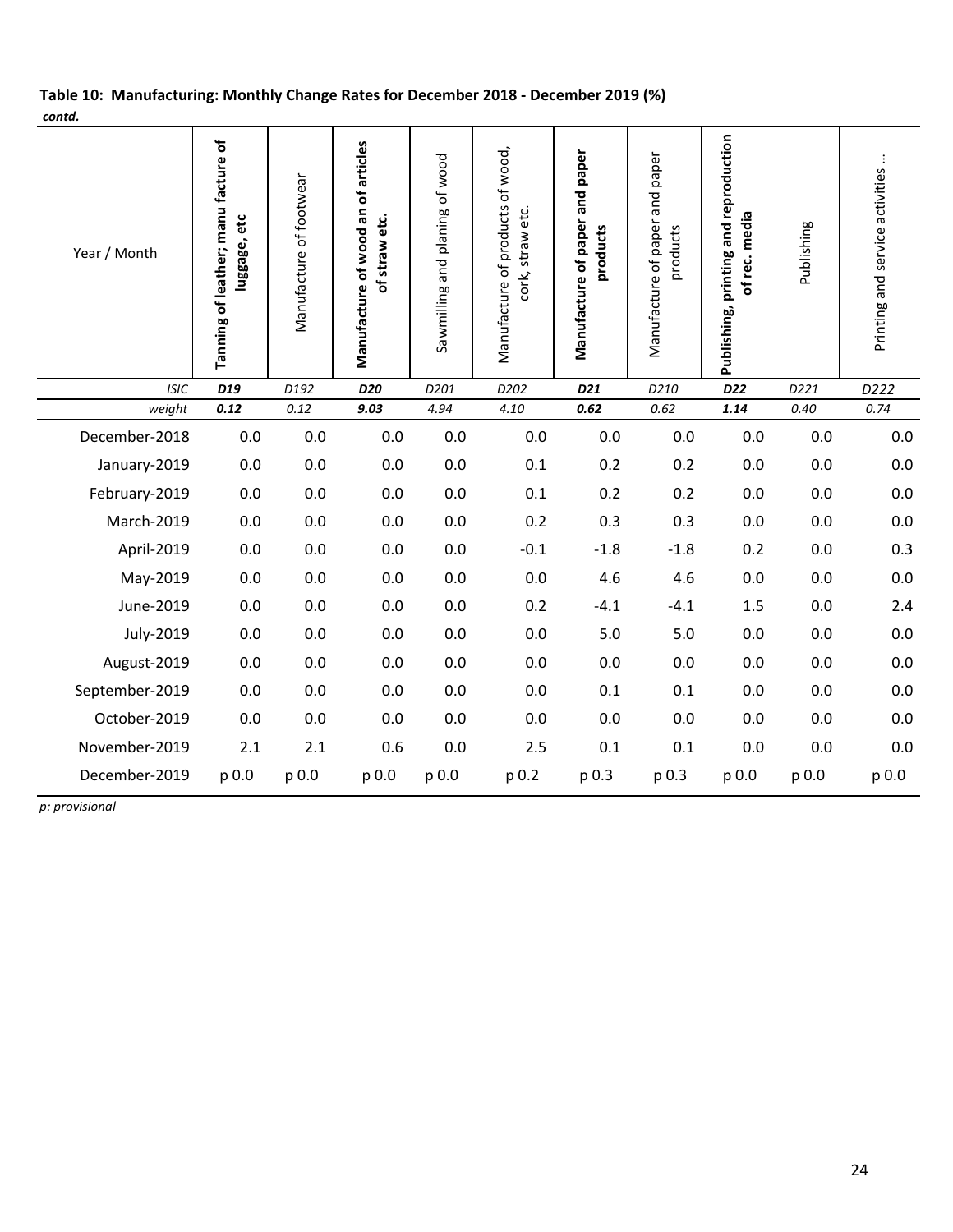#### Table 10: Manufacturing: Monthly Change Rates for December 2018 - December 2019 (%) contd.

| Year / Month   | Manufacture of coke, refined<br>petroleum products etc. | Manufacture of refined petroleum<br>products | Manufacture of chemicals and<br>chemical products | Manufacture of basic chemicals | Manufacture of other chemical<br>products | Manufacture of man-made fibres | Manufacture of rubber and plastics<br>products | Manufacture of rubber products | Manufacture of plastics products |
|----------------|---------------------------------------------------------|----------------------------------------------|---------------------------------------------------|--------------------------------|-------------------------------------------|--------------------------------|------------------------------------------------|--------------------------------|----------------------------------|
| <b>ISIC</b>    | D23                                                     | D232                                         | D24                                               | D241                           | D242                                      | D243                           | D25                                            | D251                           | D252                             |
| weight         | 22.94                                                   | 22.94                                        | 10.15                                             | 0.54                           | 9.45                                      | 0.16                           | 3.90                                           | 0.76                           | 3.14                             |
| December-2018  | $-10.1$                                                 | $-10.1$                                      | 0.0                                               | 0.3                            | 0.0                                       | 0.0                            | 2.2                                            | 0.3                            | 2.6                              |
| January-2019   | $-4.4$                                                  | $-4.4$                                       | 0.0                                               | 0.8                            | 0.0                                       | 0.0                            | 0.2                                            | 0.9                            | 0.1                              |
| February-2019  | 5.2                                                     | 5.2                                          | 0.5                                               | 1.3                            | 0.5                                       | 0.0                            | 0.3                                            | 1.4                            | 0.1                              |
| March-2019     | 2.6                                                     | 2.6                                          | 0.6                                               | 1.7                            | 0.6                                       | 0.0                            | 0.6                                            | 1.8                            | 0.3                              |
| April-2019     | 7.0                                                     | 7.0                                          | 3.3                                               | $-0.9$                         | 3.4                                       | 0.0                            | $-0.2$                                         | $-1.0$                         | $-0.1$                           |
| May-2019       | 0.3                                                     | 0.3                                          | 0.0                                               | 0.2                            | 0.0                                       | 0.0                            | 0.1                                            | 0.2                            | 0.0                              |
| June-2019      | $-2.0$                                                  | $-2.0$                                       | 0.0                                               | 1.3                            | 0.0                                       | 0.0                            | 0.3                                            | 1.5                            | 0.1                              |
| July-2019      | $-0.5$                                                  | $-0.5$                                       | 1.2                                               | 0.2                            | 1.2                                       | 0.0                            | 0.0                                            | 0.2                            | 0.0                              |
| August-2019    | 1.6                                                     | 1.6                                          | 0.0                                               | 0.1                            | 0.0                                       | 0.0                            | 0.0                                            | 0.2                            | 0.0                              |
| September-2019 | $-5.2$                                                  | $-5.2$                                       | 0.0                                               | 0.3                            | 0.0                                       | 0.0                            | 0.1                                            | 0.3                            | 0.0                              |
| October-2019   | 4.6                                                     | 4.6                                          | 0.0                                               | 0.2                            | 0.0                                       | 0.0                            | 0.1                                            | 0.2                            | 0.0                              |
| November-2019  | 0.5                                                     | 0.5                                          | 0.0                                               | 0.6                            | 0.0                                       | 0.0                            | 0.0                                            | $-0.2$                         | 0.1                              |
| December-2019  | $p - 1.0$                                               | $p - 1.0$                                    | p 0.0                                             | p 1.4                          | p 0.0                                     | p 0.0                          | p 0.4                                          | p 1.6                          | p 0.1                            |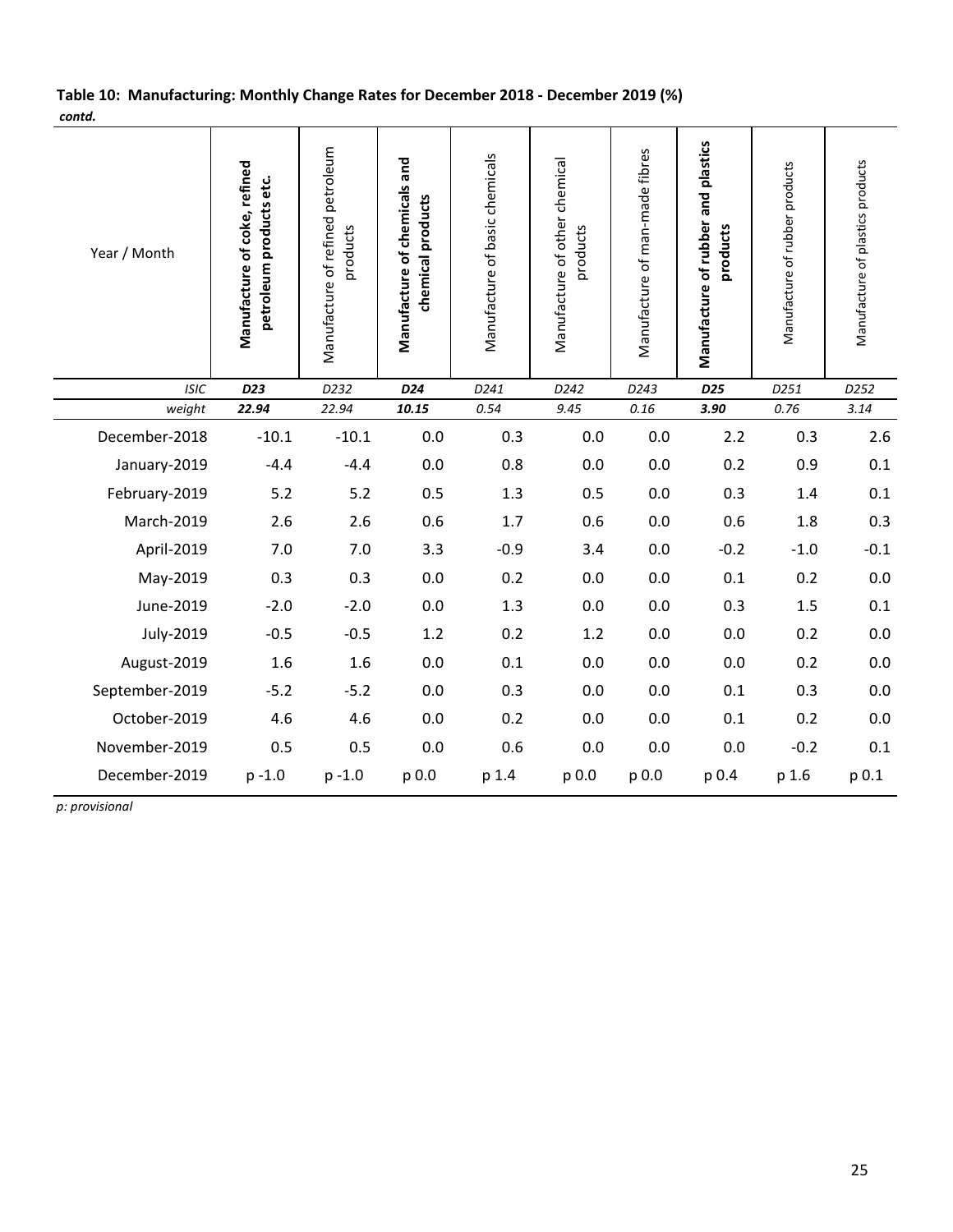### Table 10: Manufacturing: Monthly Change Rates for December 2018 - December 2019 (%) contd.

| Year / Month          | Manufacture of other non-metallic<br>min. products | Manufacture of non-metallic mineral<br>products n.e.c. | Manufacture of basic metals | Manufacture of basic iron and steel | Manufacture of basic precious and<br>non-ferrous metals | Manufacture of fabricated metal<br>products, | Manufacture of structural metal<br>products, tanks, reservoirs | Manufacture of other fabricated metal<br>products | Manufacture of machinery  n.e.c. | Manufacture of special-purpose machinery |
|-----------------------|----------------------------------------------------|--------------------------------------------------------|-----------------------------|-------------------------------------|---------------------------------------------------------|----------------------------------------------|----------------------------------------------------------------|---------------------------------------------------|----------------------------------|------------------------------------------|
| <b>ISIC</b><br>weight | D <sub>26</sub><br>8.20                            | D269<br>8.20                                           | D <sub>27</sub><br>5.02     | D271<br>2.02                        | D272<br>2.65                                            | D28<br>3.70                                  | D281<br>1.55                                                   | D289<br>2.15                                      | D29<br>0.42                      | D292<br>0.42                             |
| December-2018         | 0.1                                                | 0.1                                                    | 0.1                         | 0.0                                 | 0.2                                                     | 0.7                                          | 0.4                                                            | 0.8                                               | 0.0                              | 0.0                                      |
|                       |                                                    |                                                        |                             |                                     |                                                         |                                              |                                                                |                                                   |                                  |                                          |
| January-2019          | 0.1                                                | 0.1                                                    | 0.4                         | 0.1                                 | 0.6                                                     | 0.0                                          | 0.0                                                            | 0.0                                               | 0.0                              | 0.0                                      |
| February-2019         | 0.0                                                | 0.0                                                    | 0.6                         | 0.1                                 | 0.9                                                     | 0.4                                          | 0.0                                                            | 0.7                                               | 0.0                              | 0.0                                      |
| March-2019            | 0.1                                                | 0.1                                                    | 0.7                         | 0.2                                 | 1.2                                                     | 0.0                                          | 0.0                                                            | 0.0                                               | 0.0                              | 0.0                                      |
| April-2019            | 0.0                                                | 0.0                                                    | 3.9                         | $-0.1$                              | 7.1                                                     | 0.0                                          | 0.0                                                            | 0.0                                               | 0.0                              | 0.0                                      |
| May-2019              | $-0.1$                                             | $-0.1$                                                 | $-0.1$                      | 0.0                                 | $-0.1$                                                  | 0.0                                          | 0.0                                                            | 0.0                                               | 0.0                              | 0.0                                      |
| June-2019             | 8.0                                                | 8.0                                                    | 0.7                         | 0.2                                 | 1.2                                                     | 2.2                                          | 0.0                                                            | 3.9                                               | 24.7                             | 24.7                                     |
| July-2019             | 1.7                                                | 1.7                                                    | 0.6                         | 1.7                                 | $-0.2$                                                  | 0.6                                          | 0.0                                                            | 1.1                                               | 0.0                              | 0.0                                      |
| August-2019           | 0.0                                                | 0.0                                                    | 0.1                         | 0.0                                 | 0.1                                                     | 4.3                                          | 0.0                                                            | 7.3                                               | 0.0                              | 0.0                                      |
| September-2019        | 0.0                                                | 0.0                                                    | 0.1                         | 0.0                                 | 0.2                                                     | 0.0                                          | 0.0                                                            | 0.1                                               | 0.0                              | 0.0                                      |
| October-2019          | 0.0                                                | 0.0                                                    | 0.1                         | 0.0                                 | 0.1                                                     | 0.1                                          | 0.0                                                            | 0.1                                               | 0.0                              | 0.0                                      |
| November-2019         | 0.1                                                | 0.1                                                    | 0.3                         | 0.1                                 | 0.5                                                     | 1.3                                          | 2.9                                                            | 0.4                                               | 0.0                              | 0.0                                      |
| December-2019         | p 0.2                                              | p 0.2                                                  | p 0.6                       | p 0.1                               | p 1.0                                                   | p 0.0                                        | p 0.0                                                          | p 0.0                                             | p 0.0                            | p 0.0                                    |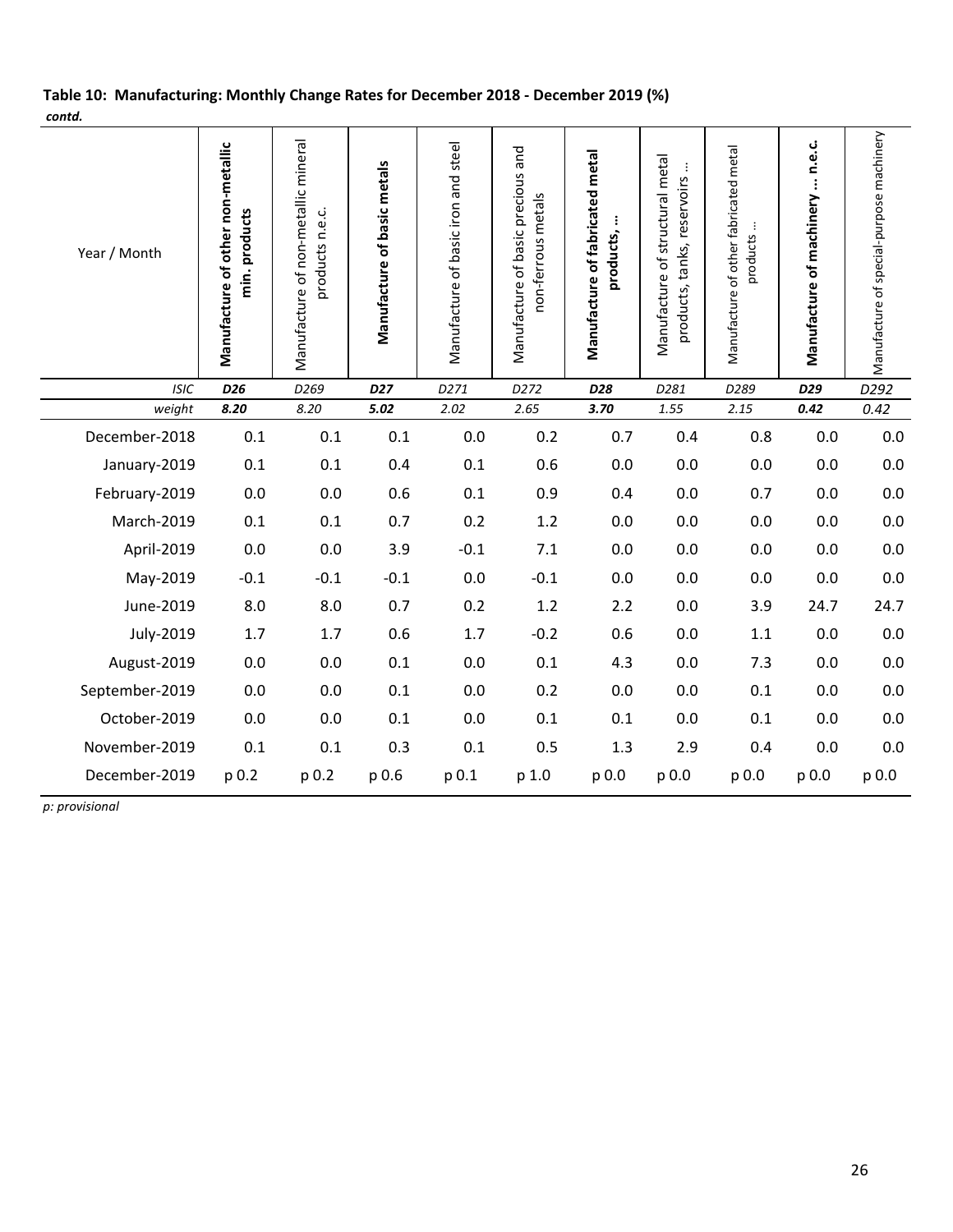|        | Table 10: Manufacturing: Monthly Change Rates for December 2018 - December 2019 (%) |  |
|--------|-------------------------------------------------------------------------------------|--|
| contd. |                                                                                     |  |

| concu.         |                                                             |                                            |                                                              |                                                                         |                                                   |                          |                      |
|----------------|-------------------------------------------------------------|--------------------------------------------|--------------------------------------------------------------|-------------------------------------------------------------------------|---------------------------------------------------|--------------------------|----------------------|
| Year / Month   | Manufacture of electrical machinery<br>and apparatus n.e.c. | Manufacture of insulated wire and<br>cable | Manufacture of motor vehicles,<br>trailers and semi-trailers | vehicles, trailers and semi-trailers<br>Manufacture of bodies for motor | Manufacture of furniture;<br>manufacturing n.e.c. | Manufacture of furniture | Manufacturing n.e.c. |
| <b>ISIC</b>    | D31                                                         | D313                                       | D34                                                          | D342                                                                    | D36                                               | D361                     | D369                 |
| weight         | 0.41                                                        | 0.41                                       | 0.05                                                         | 0.05                                                                    | 2.44                                              | 2.33                     | $0.11\,$             |
| December-2018  | 0.0                                                         | 0.0                                        | 0.6                                                          | 0.6                                                                     | 0.0                                               | 0.0                      | 1.3                  |
| January-2019   | 0.0                                                         | 0.0                                        | 1.9                                                          | 1.9                                                                     | 1.5                                               | 1.6                      | 0.4                  |
| February-2019  | 0.0                                                         | 0.0                                        | 1.9                                                          | 1.9                                                                     | 3.7                                               | 3.8                      | 0.0                  |
| March-2019     | 0.0                                                         | 0.0                                        | 2.9                                                          | 2.9                                                                     | 0.3                                               | 0.3                      | 0.0                  |
| April-2019     | 0.0                                                         | 0.0                                        | $-2.4$                                                       | $-2.4$                                                                  | 0.1                                               | 0.1                      | 0.0                  |
| May-2019       | 0.0                                                         | 0.0                                        | 0.0                                                          | 0.0                                                                     | 0.0                                               | 0.0                      | 0.0                  |
| June-2019      | 0.0                                                         | 0.0                                        | 3.6                                                          | 3.6                                                                     | 0.0                                               | 0.0                      | 0.0                  |
| July-2019      | 0.0                                                         | 0.0                                        | $-0.4$                                                       | $-0.4$                                                                  | $-0.1$                                            | $-0.1$                   | 0.0                  |
| August-2019    | 0.0                                                         | 0.0                                        | $-0.6$                                                       | $-0.6$                                                                  | 0.1                                               | 0.1                      | 0.0                  |
| September-2019 | 0.0                                                         | 0.0                                        | $-0.2$                                                       | $-0.2$                                                                  | 0.0                                               | 0.0                      | 0.0                  |
| October-2019   | 0.0                                                         | 0.0                                        | 0.6                                                          | 0.6                                                                     | 0.0                                               | 0.0                      | 0.0                  |
| November-2019  | 0.0                                                         | 0.0                                        | 1.2                                                          | 1.2                                                                     | 0.0                                               | 0.0                      | 0.0                  |
| December-2019  | p 3.0                                                       | p 3.0                                      | p 3.4                                                        | p 3.4                                                                   | p 0.0                                             | p 0.0                    | p 0.0                |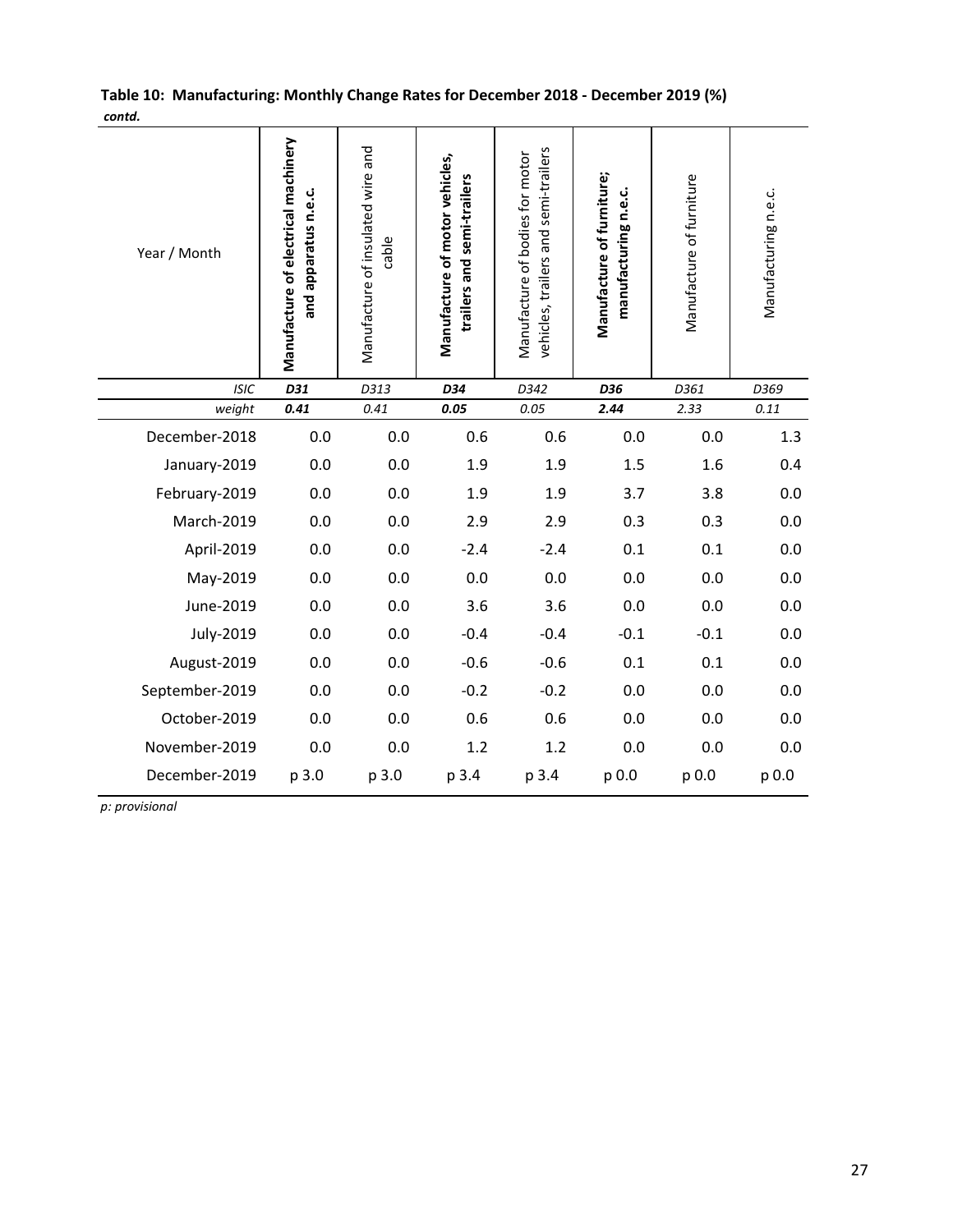#### Table 11: Utilities: Producer Price Index (Sept 2006=100) for December 2018 - December 2019

| Year / Month   | Electricity and water<br>supply (Utilities) | Electricity supply | Production, transmission<br>and distribution of<br>electricity | Water supply | and distribution of water<br>Collection, purification |
|----------------|---------------------------------------------|--------------------|----------------------------------------------------------------|--------------|-------------------------------------------------------|
| <b>ISIC</b>    | E                                           | E40                | E401                                                           | E41          | E410                                                  |
| weight         | 100.00                                      | 93.25              | 93.25                                                          | 6.75         | 6.75                                                  |
| December-2018  | 796.2                                       | 793.6              | 793.6                                                          | 834.4        | 834.4                                                 |
| January-2019   | 796.9                                       | 794.3              | 794.3                                                          | 834.4        | 834.4                                                 |
| February-2019  | 797.9                                       | 795.3              | 795.3                                                          | 834.4        | 834.4                                                 |
| March-2019     | 799.1                                       | 796.7              | 796.7                                                          | 834.4        | 834.4                                                 |
| April-2019     | 801.0                                       | 798.7              | 798.7                                                          | 834.4        | 834.4                                                 |
| May-2019       | 801.2                                       | 798.9              | 798.9                                                          | 834.4        | 834.4                                                 |
| June-2019      | 802.2                                       | 800.0              | 800.0                                                          | 834.4        | 834.4                                                 |
| July-2019      | 849.6                                       | 846.1              | 846.1                                                          | 901.2        | 901.2                                                 |
| August-2019    | 849.7                                       | 846.2              | 846.2                                                          | 901.2        | 901.2                                                 |
| September-2019 | 850.0                                       | 846.5              | 846.5                                                          | 901.2        | 901.2                                                 |
| October-2019   | 896.0                                       | 894.2              | 894.2                                                          | 921.2        | 921.2                                                 |
| November-2019  | 896.5                                       | 894.8              | 894.8                                                          | 921.2        | 921.2                                                 |
| December-2019  | p 897.7                                     | p 896.1            | p 896.1                                                        | p 921.2      | p 921.2                                               |

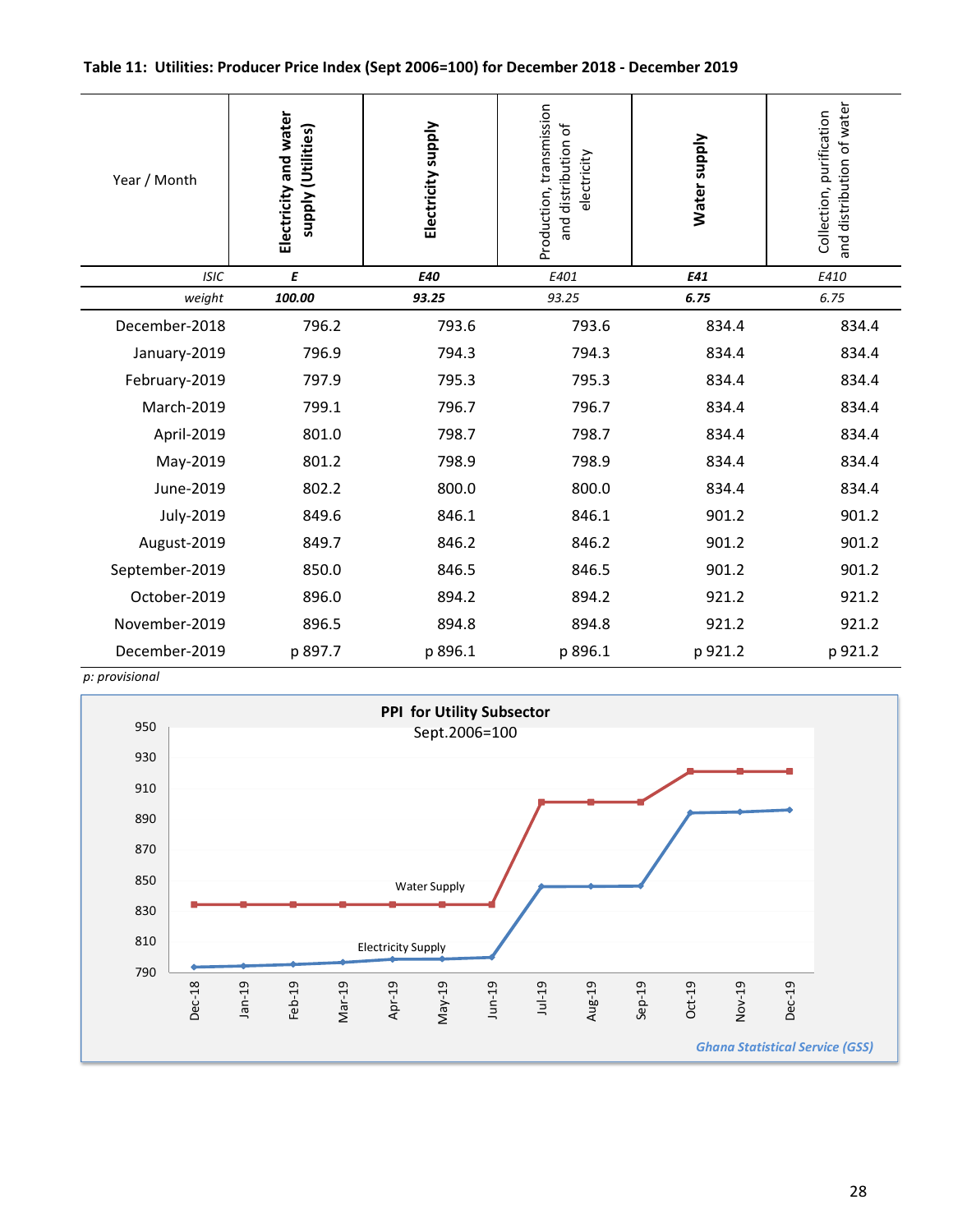#### Table 12: Utilities: Yearly Change Rates for December 2018 - December 2019 (%)

| Year / Month   | Electricity and water<br>supply (Utilities) | Electricity supply | Production, transmission<br>and distribution of<br>electricity | Water supply | and distribution of water<br>Collection, purification |
|----------------|---------------------------------------------|--------------------|----------------------------------------------------------------|--------------|-------------------------------------------------------|
| <b>ISIC</b>    | E                                           | E40                | E401                                                           | E41          | E410                                                  |
| weight         | 100.00                                      | 93.25              | 93.25                                                          | 6.75         | 6.75                                                  |
| December-2018  | $-0.1$                                      | $-0.1$             | $-0.1$                                                         | 0.0          | 0.0                                                   |
| January-2019   | 0.0                                         | $-0.1$             | $-0.1$                                                         | 0.0          | 0.0                                                   |
| February-2019  | 0.1                                         | 0.1                | 0.1                                                            | 0.0          | 0.0                                                   |
| March-2019     | 0.8                                         | 0.9                | 0.9                                                            | 0.0          | 0.0                                                   |
| April-2019     | 1.0                                         | 1.1                | 1.1                                                            | 0.0          | 0.0                                                   |
| May-2019       | 1.1                                         | 1.1                | 1.1                                                            | 0.0          | 0.0                                                   |
| June-2019      | 1.1                                         | 1.2                | 1.2                                                            | 0.0          | 0.0                                                   |
| July-2019      | 6.9                                         | 6.8                | 6.8                                                            | 8.0          | 8.0                                                   |
| August-2019    | 6.8                                         | 6.8                | 6.8                                                            | 8.0          | 8.0                                                   |
| September-2019 | 6.8                                         | 6.7                | 6.7                                                            | 8.0          | 8.0                                                   |
| October-2019   | 12.6                                        | 12.7               | 12.7                                                           | 10.4         | 10.4                                                  |
| November-2019  | 12.6                                        | 12.8               | 12.8                                                           | 10.4         | 10.4                                                  |
| December-2019  | p 12.7                                      | p 12.9             | p 12.9                                                         | p 10.4       | p 10.4                                                |